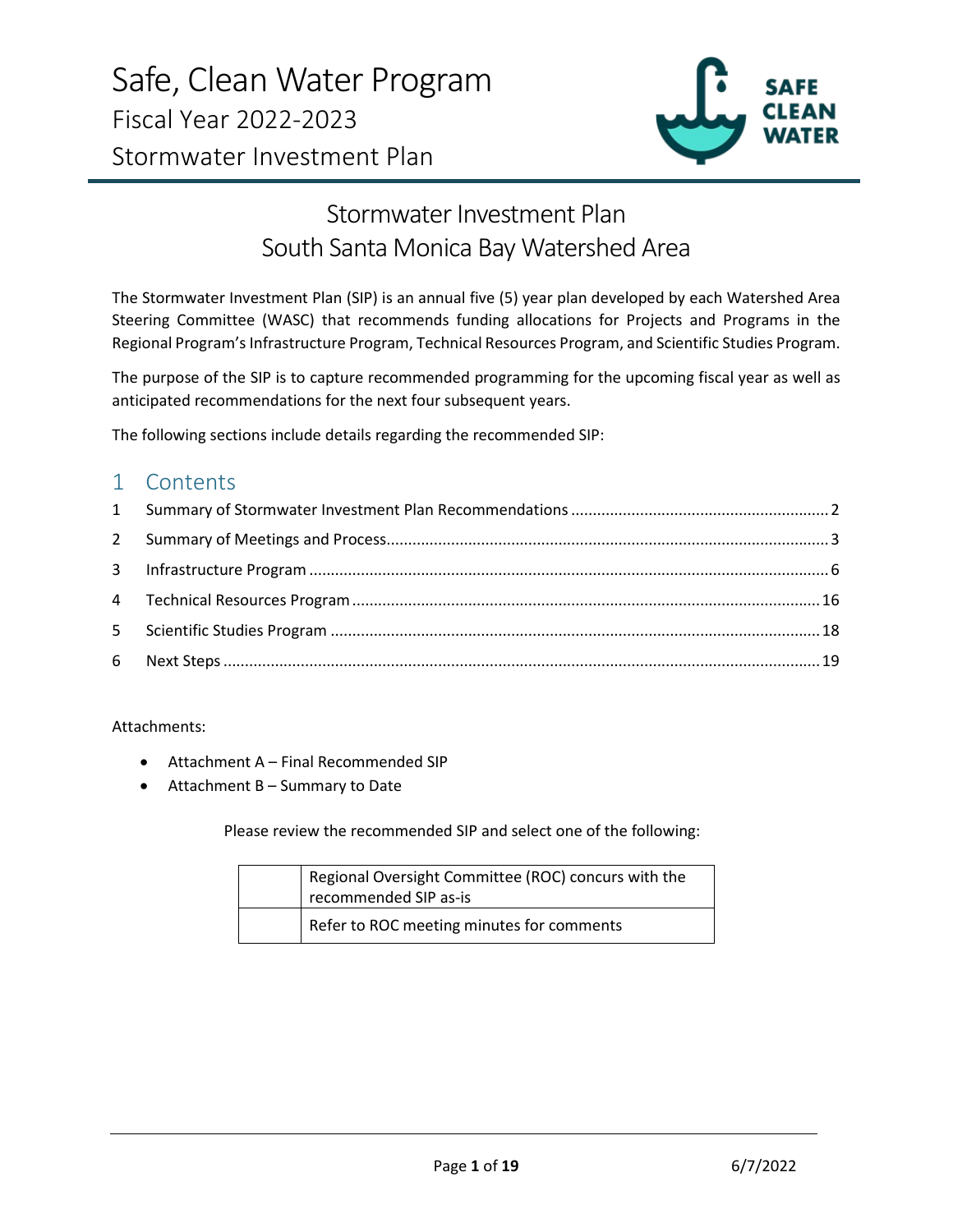

# <span id="page-1-0"></span>1 Summary of Stormwater Investment Plan Recommendations

The South Santa Monica Bay Watershed Area receives approximately \$17.7M in annual Regional Program funds.

For Fiscal Year 2022-2023 (FY22-23), 7 Infrastructure Program Project, 2 Technical Resources Program, and 4 Scientific Studies Program applications were submitted for consideration. After careful review and consideration, the WASC voted to include 4 Infrastructure Program Projects, 2 Technical Resource Program Concepts, 1 Scientific Study, and 1 Watershed Coordinator into the recommended SIP.

Below is a summary of the total funding allocated per year in the recommended SIP, including both new projects and continuing projects. The table also includes a column of the anticipated annual operations, maintenance, and monitoring costs for the new and continuing projects.

|                                                                         | <b>Budget</b> | <b>Projections</b> |             |         |                    |                       |              |                       |
|-------------------------------------------------------------------------|---------------|--------------------|-------------|---------|--------------------|-----------------------|--------------|-----------------------|
| FY22-23                                                                 |               | FY23-24            | FY24-25     | FY25-26 | FY26-27            | <b>Future Funding</b> | <b>TOTAL</b> | <b>Annual O&amp;M</b> |
| A. Anticipated Annual Regional Program Funds Collected<br><b>S17.7M</b> |               | <b>S17.7M</b>      | \$17.7M     | \$17.7M | \$17.7M            |                       | \$88.3M      |                       |
| B. Anticipated Annual Regional Program Funds Available (A+D) $\bigcirc$ |               | \$18.3M            | \$25.3M     | \$31.6M | \$41.9M            |                       |              |                       |
| C. Total Recommendation in Current SIP                                  |               | \$2.5M             | \$1.8M      | \$50.5k | \$46.5k            | \$346k                | \$6.5M       | \$232k                |
| <b>Total Allocated in Previous SIP(s)</b>                               | \$15.3M       | \$8.1M             | \$9.6M      | \$7.3M  | \$200 <sub>k</sub> | 50                    | \$40.6M      | \$1.2M                |
| \$374k<br>D. Remaining Balance/Rollover Funds (B-C) <sup>8</sup>        | \$661k        | \$7.7M             | <b>S14M</b> | \$24.2M | \$41.7M            |                       |              | Total: \$1.4M         |
| E. Percent Allocated (C/B) <sup>6</sup>                                 |               | 58%                | 45%         | 23%     | 1%                 |                       | 53%          |                       |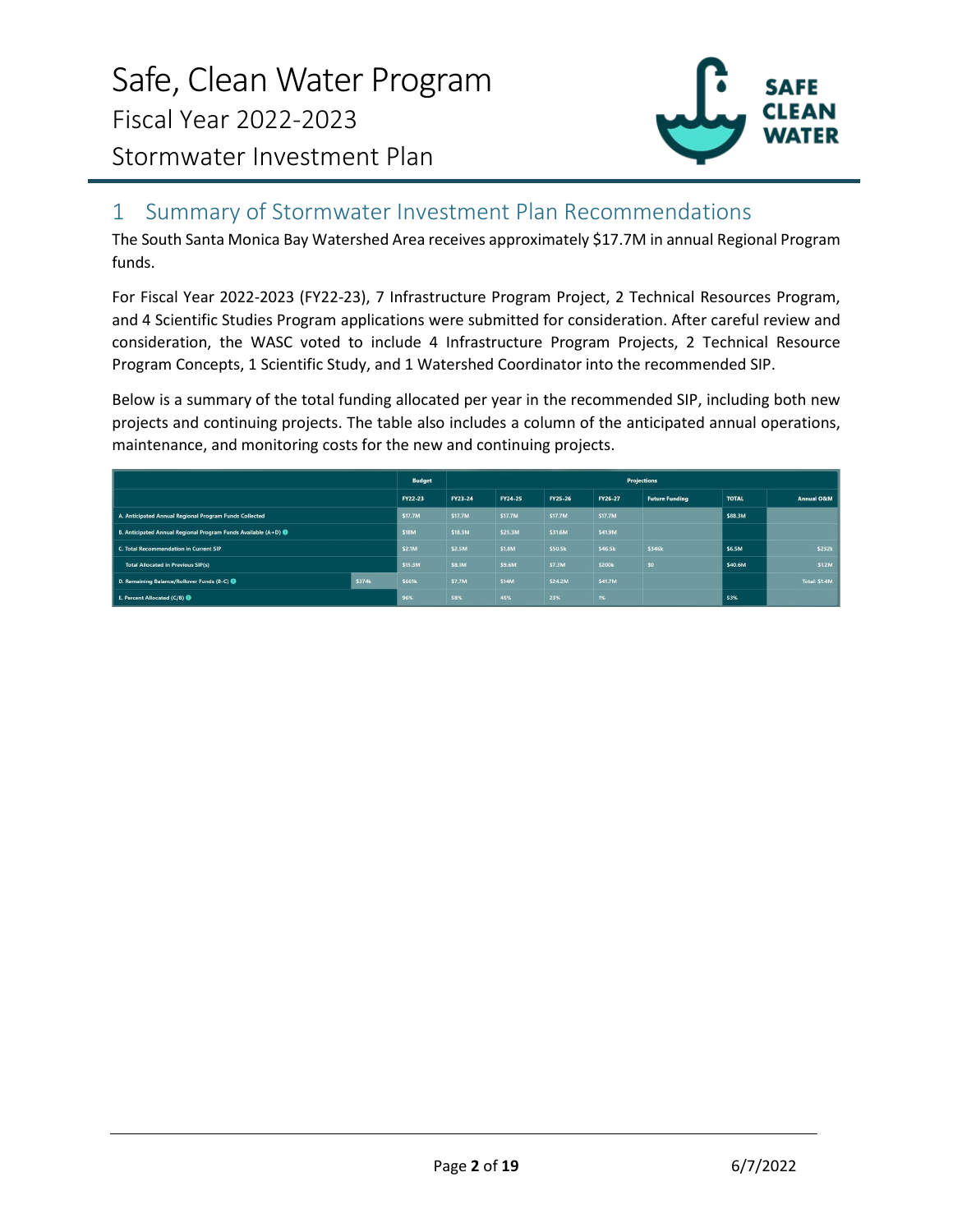# Safe, Clean Water Program Fiscal Year 2022-2023



Stormwater Investment Plan



Refer to Attachment A or the SIP tool [\(https://portal.safecleanwaterla.org/sip-tool/\)](https://portal.safecleanwaterla.org/sip-tool/) for the Final Recommended SIP with additional project details.

# <span id="page-2-0"></span>2 Summary of Meetings and Process

The WASC met eight times between August 2021 and May 2022. Refer to the [WASC Webpage](https://safecleanwaterla.org/south-santa-monica-bay-watershed-area/) [\(https://safecleanwaterla.org/south-santa-monica-bay-watershed-area/\)](https://safecleanwaterla.org/south-santa-monica-bay-watershed-area/) for the current list of WASC members, meeting dates, and meeting materials.

# 2.1 Call for Projects

The Call for Projects for FY22-23 funding ended on July 31, 2021. After a check for completeness by District staff, the WASC received an overview of project submittals. The WASC discussed the Projects, acknowledged the need for an accelerated timeline, and voted to send all Infrastructure Projects to be scored by the Scoring Committee.

# 2.2 Scoring

The Scoring Committee evaluated each Infrastructure Program (IP) project submittal and provided an official score based on the scoring criteria defined in the [Feasibility Study Guidelines.](https://safecleanwaterla.org/wp-content/uploads/2019/09/Feasibility-Study-Guidelines-20190917-FINAL-1.pdf) Since all Regional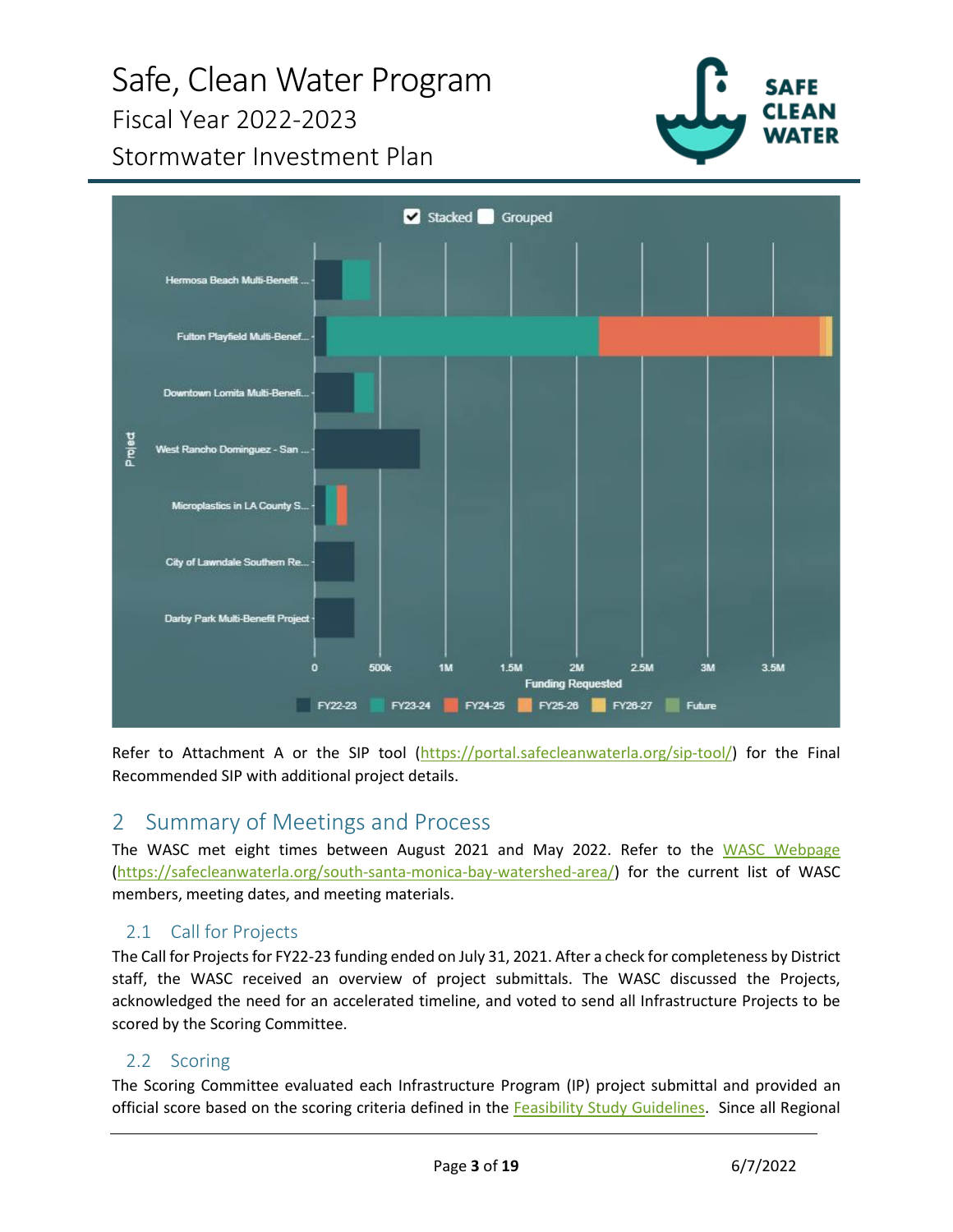

Program Projects must meet the Threshold Score of 60 points or more to be eligible for consideration in the Infrastructure Program, only those qualifying projects were returned to the WASC for further evaluation. The following two projects (1) Los Angeles Harbor College Central and West Campus Underground Infiltration and Biofiltration and (2) Wilmington-Anaheim Green Infrastructure Corridor did not meet the Threshold Score. Refer to the [FY 22-23 Scoring Rubric.](https://safecleanwaterla.org/wp-content/uploads/2022/02/SSMB-Scoring-Rubric-FY22-23.pdf)

# 2.3 Presentations

At the monthly virtual WASC meetings, all Regional Program applicants that submitted complete proposals presented their projects, concepts, or scientific studies. Each presenter was allotted approximately 10 minutes to describe their project and 10 minutes for questions and answers; additional time was accommodated when necessary. The committee members discussed each application at the conclusion of each presentation.

As appropriate, the WASC also received updates from Project Developers on Projects, Concepts, and Studies, that were previously approved in the Year 1 and Year 2 SIPs. Those developers executed Transfer Agreements or Addendums, received funds, initiated the approved activities, and began the formal reporting process.

#### Preliminary Ranking Worksheet

The WASC discussed each eligible project, project concept, and scientific study as a group. The applications were ranked by each committee member and the totals were aggregated as follows:

| Program   | <b>Project Name</b>                                        | Total* | meJaoJ <sub>c</sub><br>Place | <b>Overall</b><br>Place |
|-----------|------------------------------------------------------------|--------|------------------------------|-------------------------|
|           | Downtown Lomita Multi-Benefit Stormwater                   |        |                              |                         |
| IP        | Project                                                    | 146    | $\mathbf{1}$                 | $\mathbf{1}$            |
| IP        | <b>Fulton Playfield Multi-Benefit Infiltration Project</b> | 125    | $\mathcal{P}$                | $\overline{2}$          |
|           | <b>Hermosa Beach Multi-Benefit Parking Lot</b>             |        |                              |                         |
| <b>IP</b> | <b>Greening Project (Lot D)</b>                            | 115    | 3                            | 3                       |
|           | West Rancho Dominguez San Pedro Street Green               |        |                              |                         |
| IP        | Improvement                                                | 112    | 4                            | 4                       |
|           | <b>Machado Lake Ecosystem Rehabilitation (MLER)</b>        |        |                              |                         |
| IP        | <b>Operations and Maintenance</b>                          | 60     | 5                            | 8                       |
| <b>SS</b> | <b>Microplastics in LA County Stormwater</b>               | 61     | $\mathbf{1}$                 | $\overline{7}$          |
|           | <b>Rebuilding Soils for Effective Nature-Based</b>         |        |                              |                         |
| <b>SS</b> | <b>Solutions</b>                                           | 33     | $\mathcal{P}$                | 9                       |
|           | <b>Community Gardens Stormwater Capture</b>                |        |                              |                         |
| <b>SS</b> | Investigation                                              | 23     | 3                            | 10                      |
|           | <b>Regenerate LA: Nature-Based Solutions for</b>           |        |                              |                         |
| SS        | <b>Community Parks</b>                                     | 15     | 4                            | 11                      |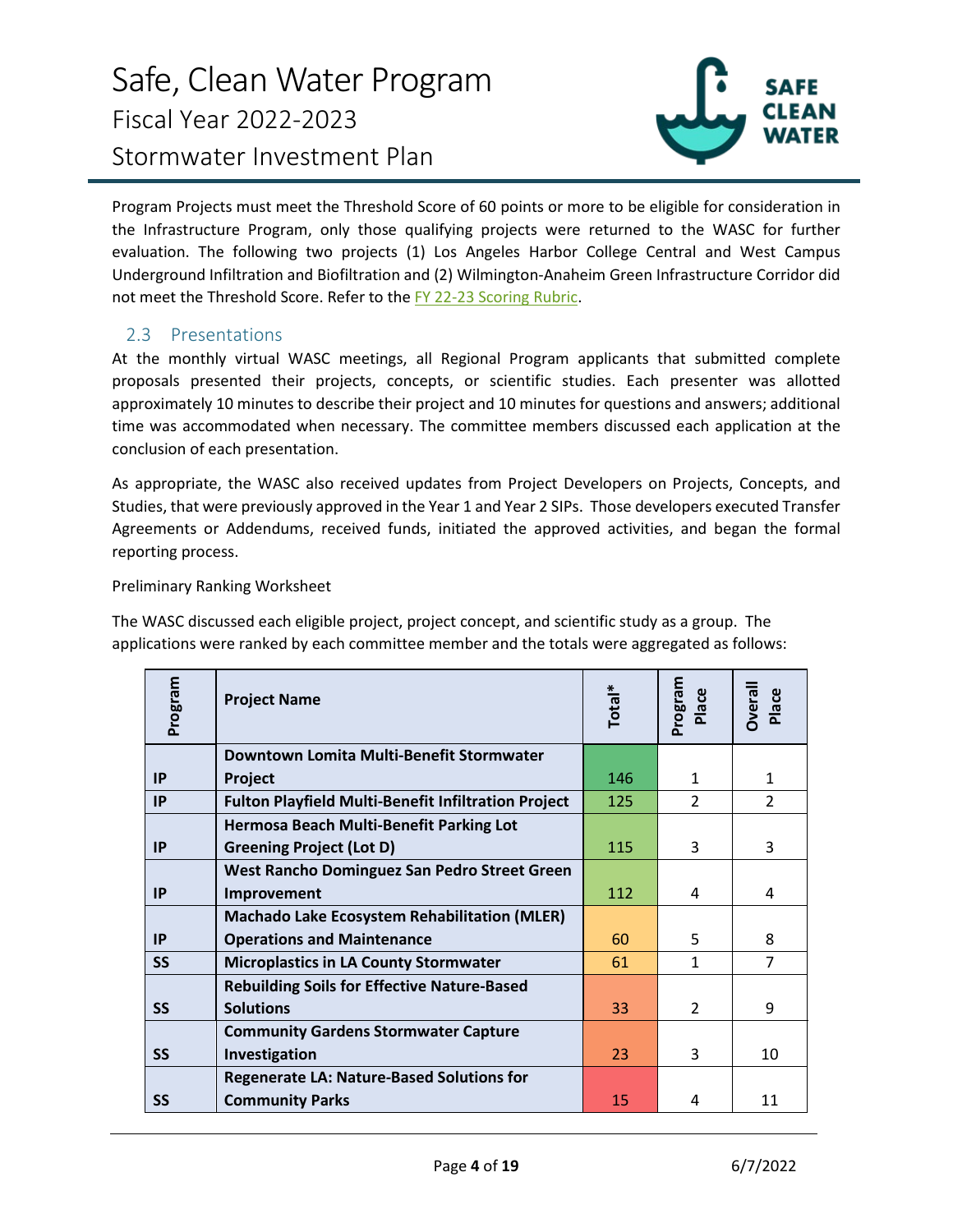

| <b>TRP</b> | Darby Park Multi-Benefit Project                        |  |  |
|------------|---------------------------------------------------------|--|--|
| <b>TRP</b> | <b>City of Lawndale Southern Revitalization Project</b> |  |  |

\* NOTE: These values are NOT project scores but rather a weighted representation of the committee's preliminary rankings to help prioritize funding considerations and discussion.

# 2.4 SIP Development

The WASC is aware of the District's in-progress Metrics and Monitoring Study that is intended to help inform future SIP development through the support of both early/coordinated planning as well as more meaningful tracking/monitoring of projects and benefits. These results, along with other efforts and regional plans related to identifying needs, priorities, and lessons learned, will continue to be grafted into the Regional Program process as able. In meantime, the WASC reviewed and utilized all available information and guidance materials, including but not limited to, the items listed below. Refer to the [Project Portal](https://portal.safecleanwaterla.org/scw-reporting/map) (https://portal.safecleanwaterla.org/scw-reporting/map) and the WASC webpage for details.

- Project Applications, Factsheets, and Presentations
- Safe Clean Water Spatial Data Library
- SIP Programming Tool
- Preliminary Rankings
- Anticipated future construction costs for projects
- Program Guidance
	- o Programing of Nature-Based Solutions
	- o Implementing Disadvantaged Community Policies in the Regional Program
	- o Partial Funding Guidelines

The WASC discussed all available information and received public comments before voting to approve Projects, Project concepts, and scientific studies, and associated annual funding allocations, into the recommended FY 22-23 SIP.

### 2.5 Summary of Public Comment

Public comments are detailed in the WASC meeting minutes, which are posted on the [WASC Webpage](https://safecleanwaterla.org/south-santa-monica-bay-watershed-area/) (https://safecleanwaterla.org/south-santa-monica-bay-watershed-area/).

Strong public support was expressed for the Machado Lake Ecosystem Rehabilitation Operation and Maintenance Project. However, the WASC raised concerns over the large budget requested to fund this operations and maintenance project, which would potentially limit the development of new projects due to the lack of available funds. The applicant was asked if they were willing to receive less funding than requested, as described in the SCW Partial Funding Guidelines, but they did not consider this option.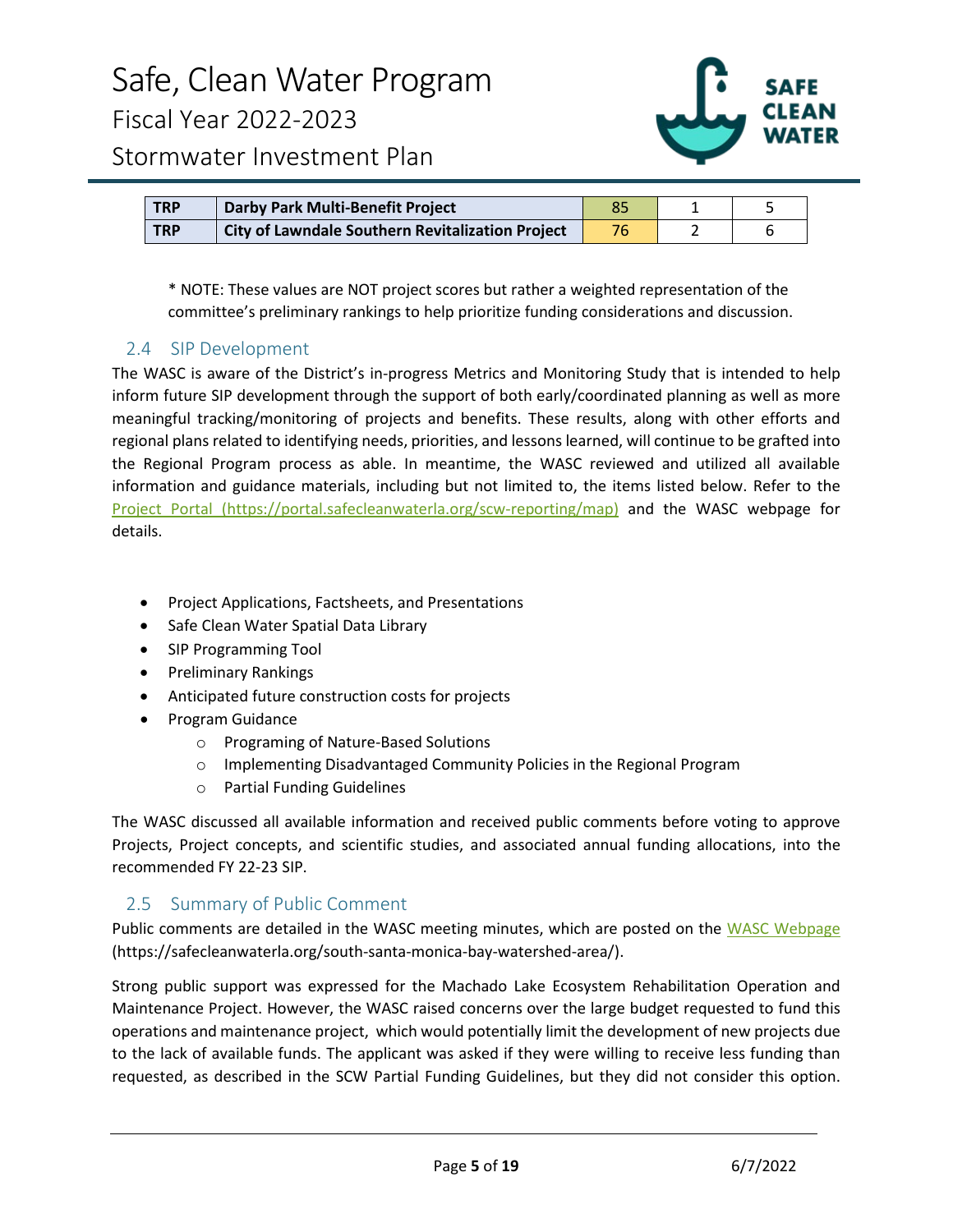

Consequently, a motion to include the project in the FY22-23 Recommended SIP was not approved by the WASC.

# <span id="page-5-0"></span>3 Infrastructure Program

# 3.1 Submitted and Recommended Projects

All projects were evaluated as described above in Section 2 Summary of Meetings. Below is a list of all Projects submitted to the FY 22-23 Infrastructure Program for this Watershed Area. Projects shown in white have been included in the recommended SIP.

|                                                                                                                                     |                                                                                                  | <b>SIP</b><br>Programming |                                                         | <b>Total Funding</b> |
|-------------------------------------------------------------------------------------------------------------------------------------|--------------------------------------------------------------------------------------------------|---------------------------|---------------------------------------------------------|----------------------|
| <b>Project Name</b>                                                                                                                 | <b>Project Applicant</b>                                                                         | <b>Status</b>             | Phase(s)                                                | <b>FY22-27</b>       |
| <b>Hermosa Beach Multi-</b><br><b>Benefit Parking Lot</b><br><b>Greening Project (Lot D)</b>                                        | <b>Hermosa beach</b>                                                                             | Included in SIP           | Construction                                            | \$423,950.00         |
| <b>Fulton Playfield Multi-</b><br><b>Benefit Infiltration Project</b>                                                               | <b>City of Redondo</b><br><b>Beach</b>                                                           | Included in SIP           | Planning,<br>Design,<br>Construction,<br>0&M            | \$4,292,138.00       |
| Downtown Lomita Multi-<br><b>Benefit Stormwater</b><br>Project                                                                      | <b>City of Lomita</b>                                                                            | Included in SIP           | Design                                                  | \$449,300.00         |
| <b>West Rancho Dominguez</b><br><b>San Pedro Street Green</b><br>Improvement                                                        | <b>Los Angeles</b><br><b>County Public</b><br><b>Works</b>                                       | Included in SIP           | Design                                                  | \$800,000.00         |
| <b>Machado Lake Ecosystem</b><br><b>Rehabilitation (MLER)</b><br><b>Operations and</b><br><b>Maintenance</b>                        | <b>City of Los</b><br>Angeles, LA<br><b>Sanitation and</b><br>Environment                        | Not Included              | <b>O&amp;M</b>                                          |                      |
| <b>Los Angeles Harbor College</b><br><b>Central and West Campus</b><br><b>Underground Infiltration</b><br>and Biofiltration Project | <b>Los Angeles</b><br><b>Community</b><br><b>College District &amp;</b><br><b>Building LACCD</b> | Withdrawn                 | Planning,<br>Design,<br>Construction,<br><b>O&amp;M</b> |                      |
| <b>Wilmington-Anaheim</b><br><b>Green Infrastructure</b><br><b>Corridor Project</b>                                                 | <b>City of Los</b><br>Angeles, Bureau<br>of Sanitation and<br><b>Environment</b>                 | Withdrawn                 | Construction                                            |                      |

Refer to Attachment A or the SIP tool [\(https://portal.safecleanwaterla.org/sip-tool/\)](https://portal.safecleanwaterla.org/sip-tool/) for the Final Recommended SIP with additional project details.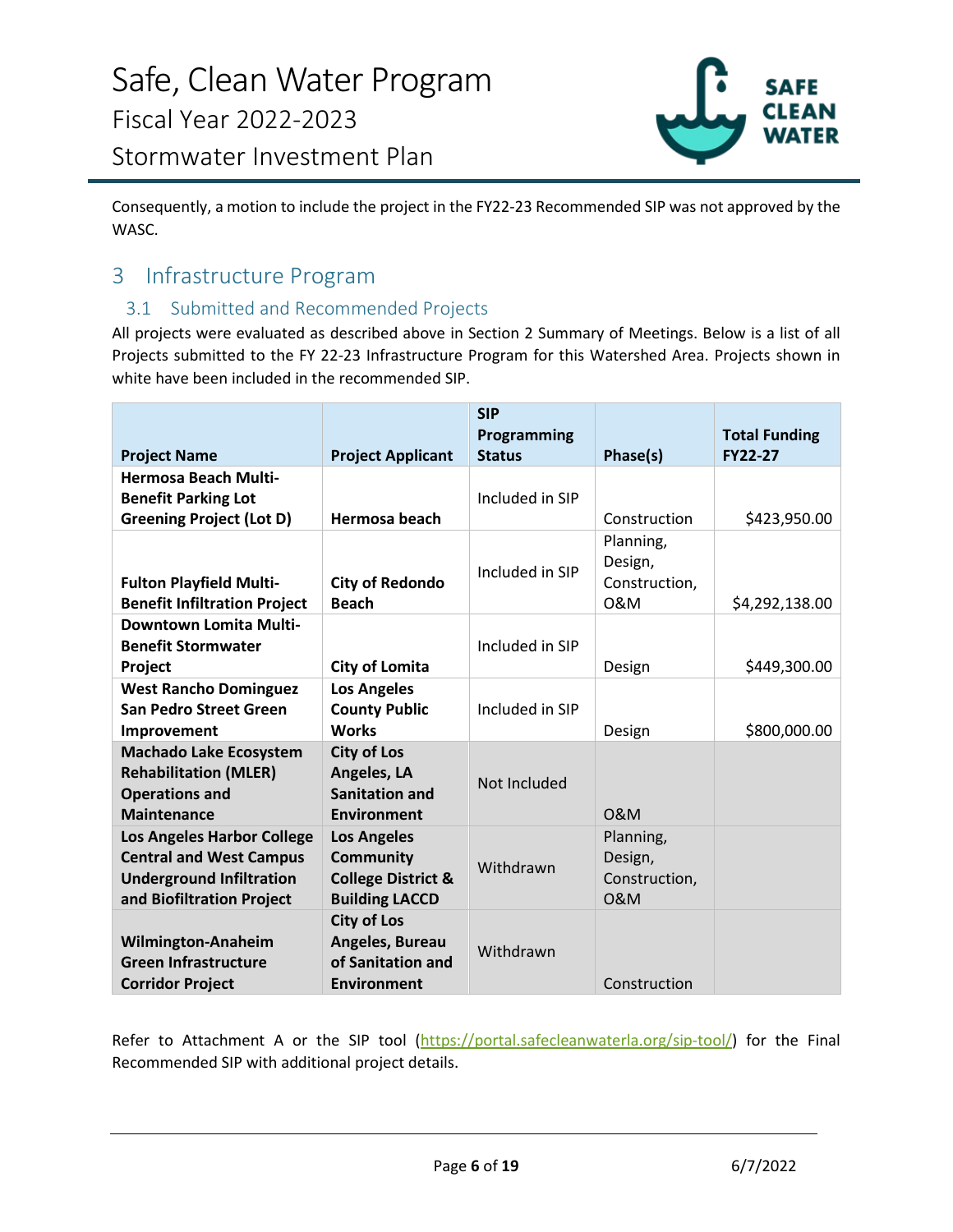

Note, Projects requesting Design funds only are expected to request Construction funds in subsequent years. In addition, all Projects included in the recommended SIP are expected to request additional funding for operations, maintenance, and monitoring for a minimum useful life of 30 years.

# 3.2 Discussion of Criteria

Per LACFCD Code Ch18.07.B.2, the SIPs shall be developed by the WASC in accordance with the criteria described below.

### 3.2.1 Regional Program Allocations

*Compliant with LACFCD Code Ch18.07.B.2.a*

Below is a summary of the Regional Program allocations over the 5-year SIP, which includes both new and continuing projects.

| <b>Funding Program</b>                       | <b>Total SCW Funding</b><br><b>Allocated FY 22-27</b> | <b>Funding</b><br><b>Distribution for</b><br><b>Subprograms</b><br><b>FY 22-27</b> |
|----------------------------------------------|-------------------------------------------------------|------------------------------------------------------------------------------------|
| Infrastructure Program (≥85%)                | \$44,092,453                                          | 93.8%                                                                              |
| Scientific Studies (<5%)                     | \$1,330,419                                           | 2.8%                                                                               |
| <b>Technical Resources Program (&lt;10%)</b> | \$1,600,000                                           | 3.4%                                                                               |
| <b>Grand Total</b>                           | \$47,022,872                                          | 100%                                                                               |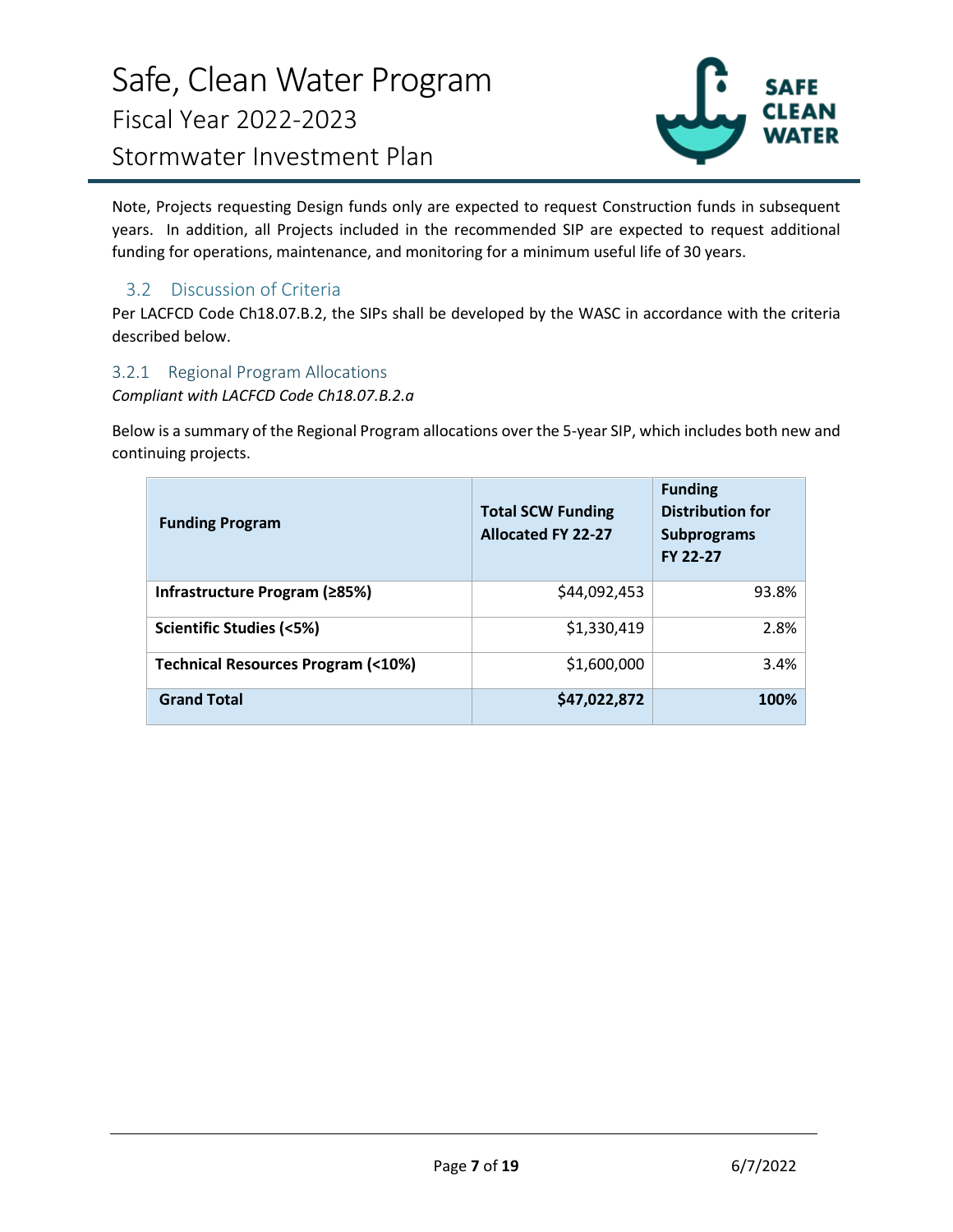# Safe, Clean Water Program Fiscal Year 2022-2023 Stormwater Investment Plan





# 3.2.2 Project Benefits

*Compliant with LACFCD Code Ch18.04.E*

The Scoring Committee confirmed the scores provided by each project including Water Quality, Water Supply, Community Investment, Nature-Based Solutions, and Leveraging Funds and Community Support as defined in the Feasibility Study Guidelines.

Below are the overall preliminary scoring category distributions for the new Infrastructure Program Projects included in the recommended SIP.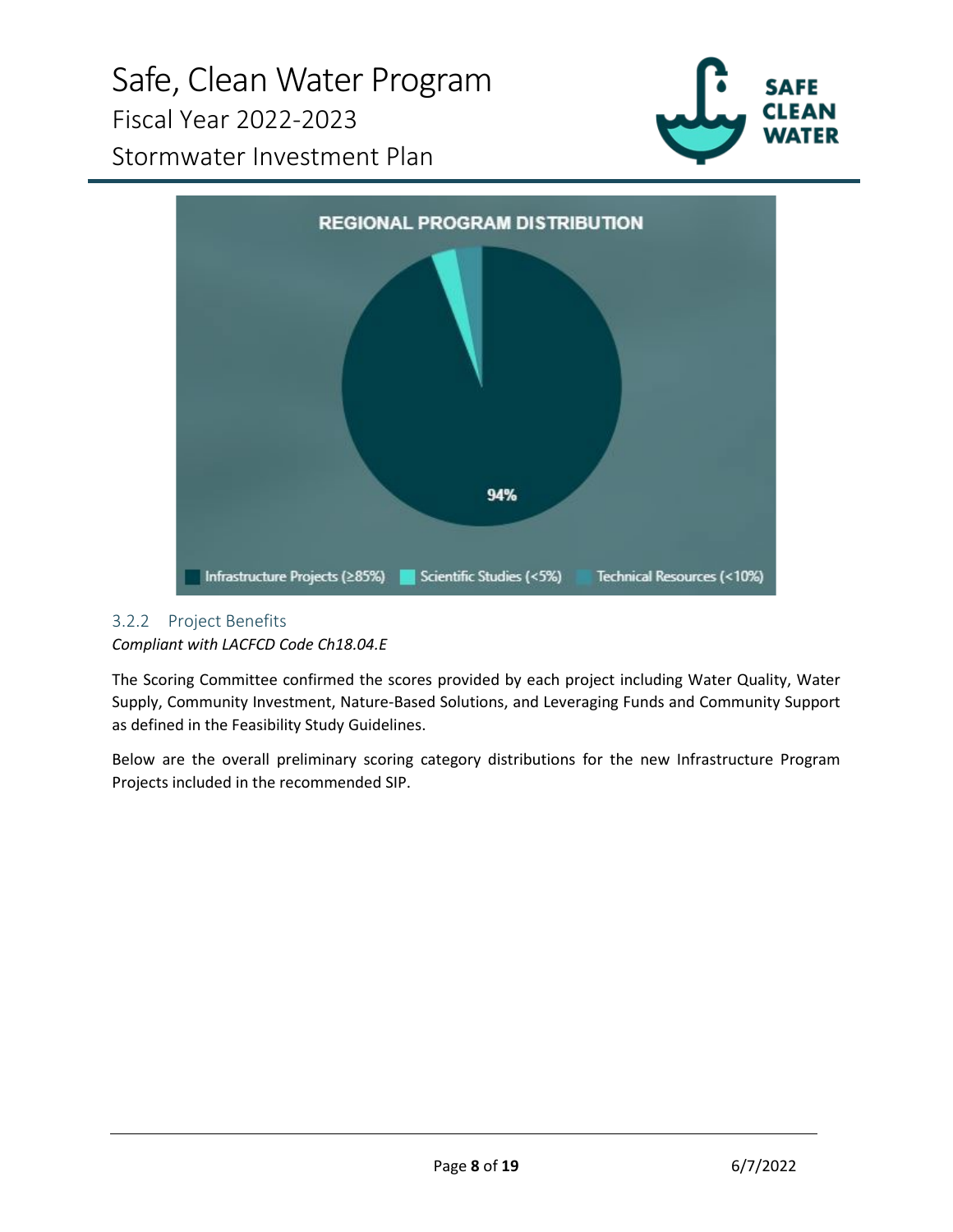# Safe, Clean Water Program Fiscal Year 2022-2023 Stormwater Investment Plan



**IP PROJECT SCORING** Leveraging Funds 85% 93% **Water Quality Water Supply** 0% **Nature-Based Solutions Community Investment** 

# 3.2.3 MS4 Compliance

# *Compliant with LACFCD Code Ch18.07.B.2.b.*

Below is an overview of the applicant-entered water quality data for the new FY22-23 Infrastructure Program Projects included in the recommended SIP.

|                                                    | Project     | Capture<br>Area | 24-hr Capacity | <b>Annual Average</b><br>Capture (acre- |
|----------------------------------------------------|-------------|-----------------|----------------|-----------------------------------------|
| <b>Project Name</b>                                | <b>Type</b> | (acres)         | (acre-feet)    | feet)                                   |
| Hermosa Beach Multi-Benefit Parking Lot            |             |                 |                |                                         |
| <b>Greening Project (Lot D)</b>                    | Wet         | 0.21            | 10.72          | 0.069                                   |
| <b>Fulton Playfield Multi-Benefit Infiltration</b> |             |                 |                |                                         |
| Project                                            | Wet         | 464.5           | 13.11          | $0*$                                    |
| Downtown Lomita Multi-Benefit                      |             |                 |                |                                         |
| <b>Stormwater Project</b>                          | Wet         | 110.5           | 5.65           | 0*                                      |
| West Rancho Dominguez San Pedro Street             |             |                 |                |                                         |
| <b>Green Improvement</b>                           | Wet         | 278.4           | 12.84          | 0*                                      |
| <b>Grand Total</b>                                 |             | 853.61          | 42.23          | 0.069                                   |

\* Note: Value is specified by the applicant, which differs from the automatically generated value in the application module.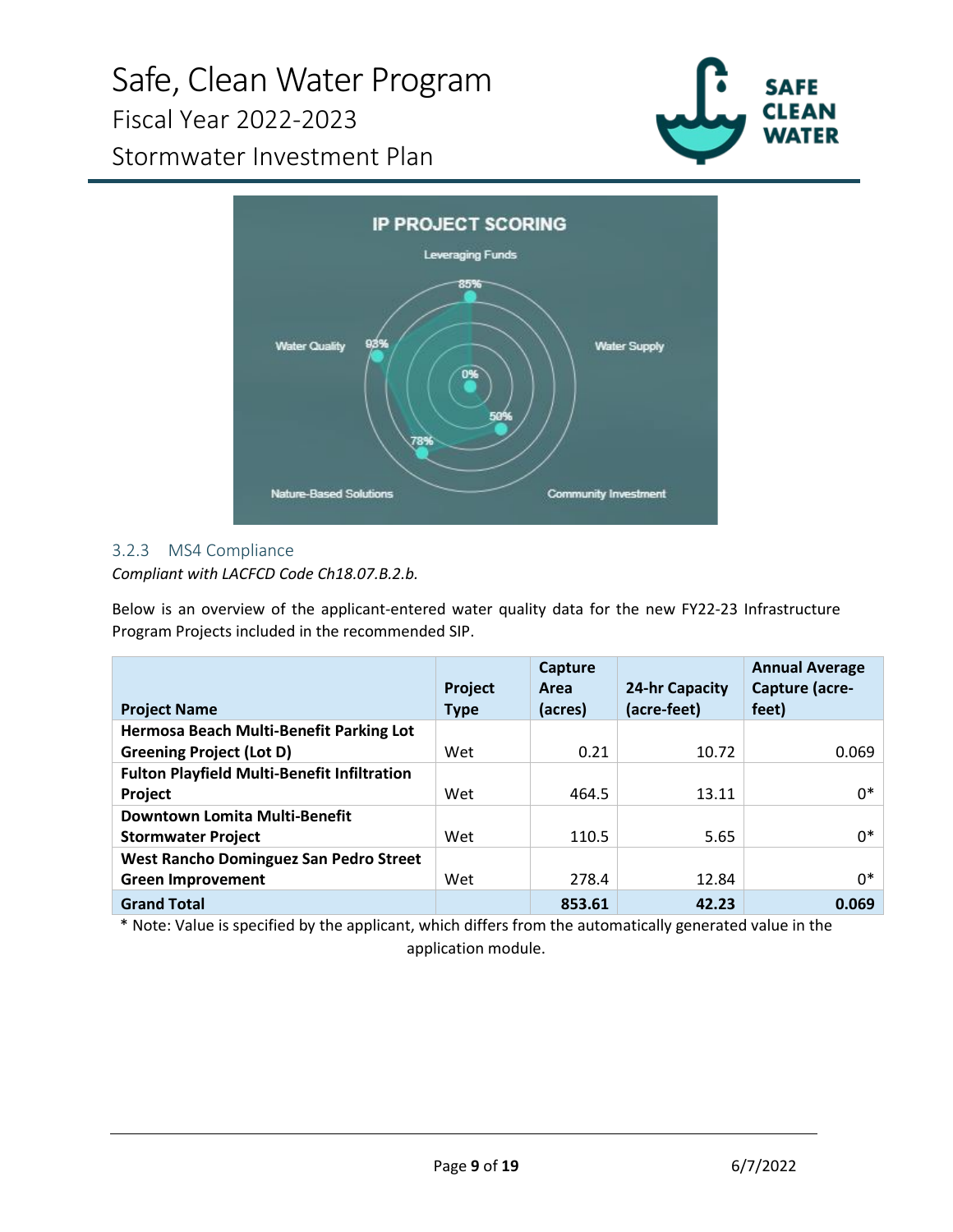

PRIMARY POLLUTANT ADDRESSED Zinc **Bacteria Nitrogen Other** 

### 3.2.4 Disadvantaged Communities (DAC) Benefits *Compliant with LACFCD Code Ch18.07.B.2.c.*

Based on the total Infrastructure Program funding allocations for the SIP and the ratio of the DAC population to the total population in each Watershed Area, funding for Projects that provide DAC benefits over the 5-year SIP shall not be less than the value shown below. Below is an overview of Funding Allocated for DACs from FY22-27.

| DISADVANTAGED COMMUNITY (DAC) ALLOCATION  |              |  |  |  |
|-------------------------------------------|--------------|--|--|--|
| <b>Required DAC Ratio</b>                 | 34%          |  |  |  |
| Required Funding for DACs FY22-27 (110%)  | \$16,490,577 |  |  |  |
| <b>Funding Allocated for DACs FY22-27</b> | \$23,599,573 |  |  |  |

\* These figures are based on the 2016 US Census and will be updated periodically.

As shown, the total Safe, Clean Water Funds benefiting DAC over a rolling 5-year period for the recommended SIP is greater than the required funding for DACs for this Watershed Area.

Below is an overview of the WASC-confirmed DAC Benefit for the new FY22-23 Infrastructure Program Projects included in the recommended SIP. To better assist with and standardize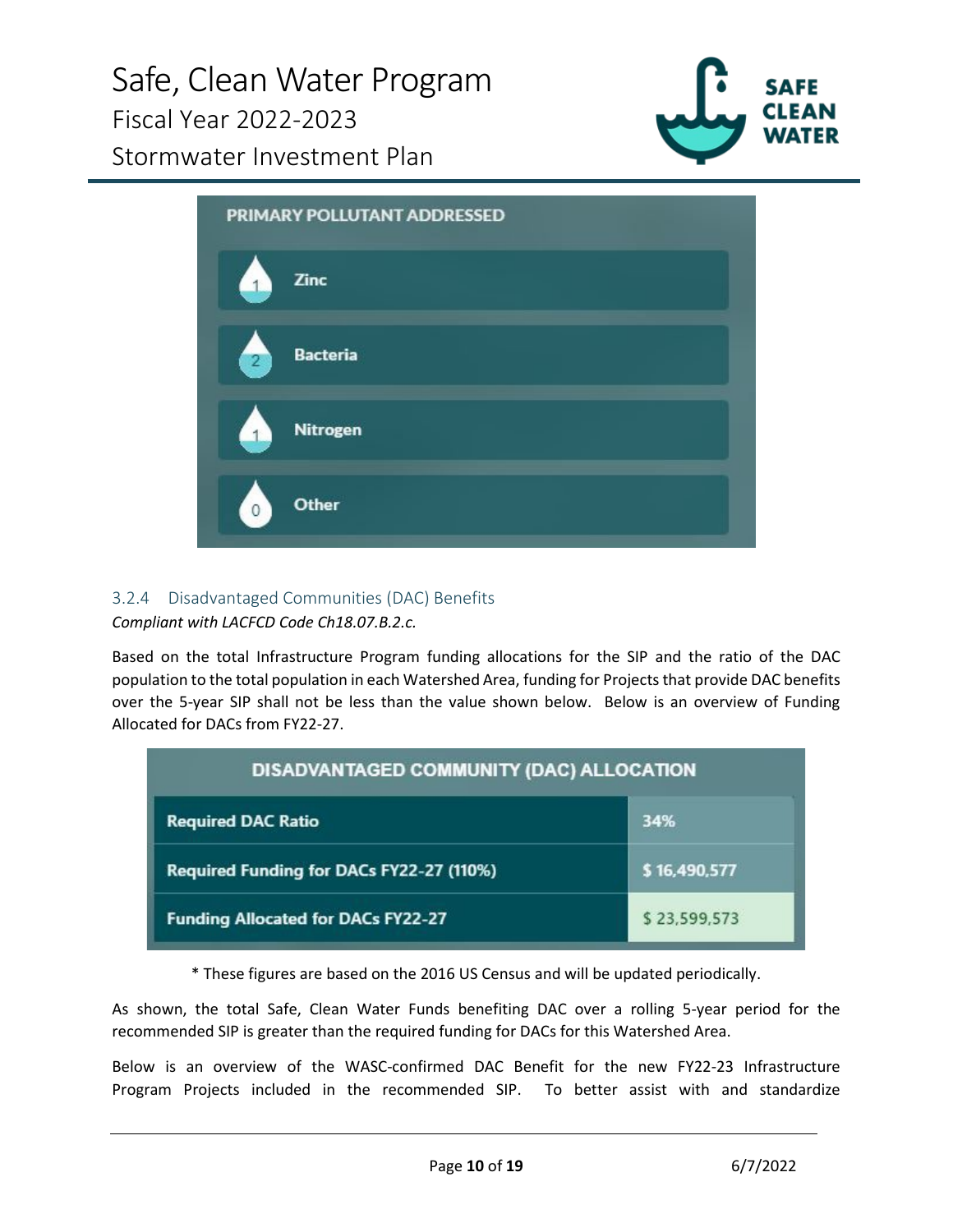

this determination in the future, the District developed interim guidance for implementing Disadvantage Community Policies in the Regional Program. Interim guidance is available on our website [\(https://safecleanwaterla.org/regional-program-2/\)](https://safecleanwaterla.org/regional-program-2/).

|                                                    | <b>Provides Benefit to</b> | <b>Total Funding</b> |
|----------------------------------------------------|----------------------------|----------------------|
| <b>Project Name</b>                                | a DAC                      | <b>Allocated</b>     |
| Hermosa Beach Multi-Benefit Parking Lot            |                            |                      |
| <b>Greening Project (Lot D)</b>                    | <b>No</b>                  | \$423,950            |
| <b>Fulton Playfield Multi-Benefit Infiltration</b> |                            |                      |
| Project                                            | <b>No</b>                  | \$4,292,138          |
| Downtown Lomita Multi-Benefit                      |                            |                      |
| <b>Stormwater Project</b>                          | <b>Yes</b>                 | \$449,300            |
| West Rancho Dominguez San Pedro                    |                            |                      |
| <b>Street Green Improvement</b>                    | Yes                        | \$800,0              |

# 3.2.5 Municipality Benefits

### *Compliant with LACFCD Code Ch18.07.B.2.d.*

The ordinance language calls for a distribution of benefits, not necessarily just dollars invested. The currently recommended Projects are distributed throughout the Watershed Area to help comply with this rolling 5-year criterion in future years. The District intends to develop guidance for evaluating and tracking municipality benefits in future years.

Below is a summary of the Municipality in which each new FY22-23 Infrastructure Program Project included in the SIP is located and the Municipalities within the Project's capture area.

| <b>Project Name</b>                                        | <b>Municipalities within Project Capture Area</b> |
|------------------------------------------------------------|---------------------------------------------------|
| Downtown Lomita Multi-Benefit Stormwater                   |                                                   |
| <b>Project (Lomita)</b>                                    | Lomita                                            |
| <b>Fulton Playfield Multi-Benefit Infiltration Project</b> |                                                   |
| (Redondo Beach)                                            | Manhattan Beach, Redondo Beach                    |
| Hermosa Beach Multi-Benefit Parking Lot Greening           |                                                   |
| Project (Lot D) (Hermosa Beach)                            | Hermosa Beach                                     |
| West Rancho Dominguez - San Pedro Street Green             |                                                   |
| <b>Improvement (Unincorporated LA County)</b>              | Unincorporated (Los Angeles County)               |

#### 3.2.6 Project Types and Sizes

*Compliant with LACFCD Code Ch18.07.B.2.e.* 

Recommendations include a variety of projects in order to ensure compliance with this rolling 5-year criterion in future years.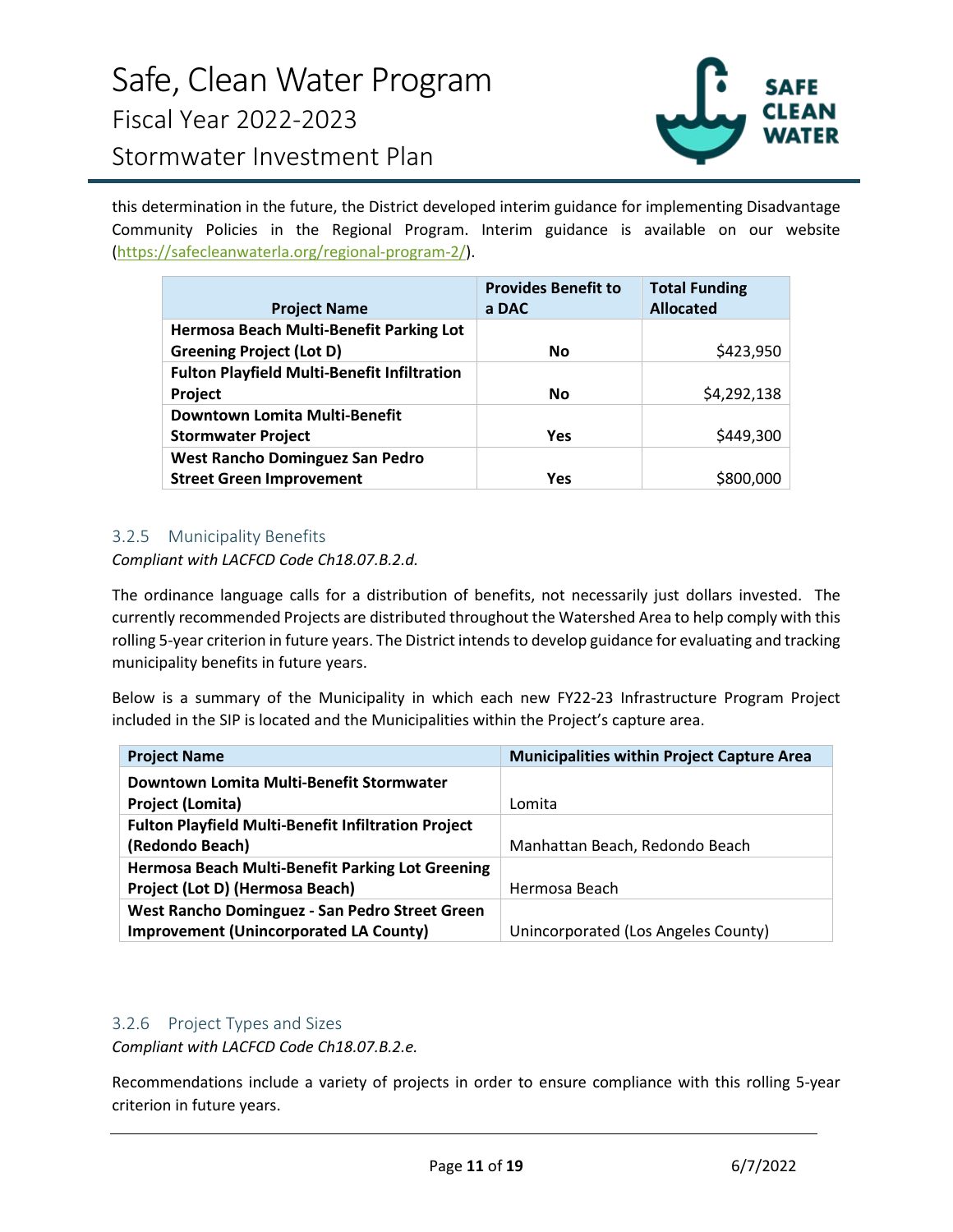

Below is a summary of project types and the total capture area in acres for the new FY22-23 Infrastructure Program Projects included in the recommended SIP.

| <b>Project Name</b>                                                        | Project<br><b>Type</b> | <b>BMP Type</b>          | <b>Capture Area</b><br>(acres) |
|----------------------------------------------------------------------------|------------------------|--------------------------|--------------------------------|
| Downtown Lomita Multi-Benefit Stormwater<br>Project                        | Wet                    | Infiltration Well        | 110.5                          |
| <b>Fulton Playfield Multi-Benefit Infiltration</b><br>Project              | Wet                    | Infiltration<br>Facility | 464.5                          |
| Hermosa Beach Multi-Benefit Parking Lot<br><b>Greening Project (Lot D)</b> | Wet                    | Infiltration<br>Facility | 0.2                            |
| West Rancho Dominguez - San Pedro Street<br><b>Green Improvement</b>       | Wet                    | Infiltration Well        | 278.4                          |
| <b>Grand Total</b>                                                         |                        |                          | 853.6                          |

# 3.2.7 Nature-Based Solutions

*Compliant with LACFCD Code Ch18.07.B.2.f.* 

Below is a summary of the new FY22-23 Infrastructure Program Projects included in the recommended SIP that implement Nature-Based Solutions (NBS).

| <b>NATURE BASED SOLUTIONS</b>   |
|---------------------------------|
| <b>Mimics Natural Processes</b> |
| <b>Uses Natural Materials</b>   |

|                                                            | <b>Mimics</b><br><b>Natural</b> | <b>Uses</b><br><b>Natural</b> |
|------------------------------------------------------------|---------------------------------|-------------------------------|
| <b>Project Name</b>                                        | <b>Processes</b>                | <b>Materials</b>              |
| Downtown Lomita Multi-Benefit Stormwater                   |                                 |                               |
| <b>Project</b>                                             | Yes                             | Yes                           |
| <b>Fulton Playfield Multi-Benefit Infiltration Project</b> | Yes                             | Yes                           |
| Hermosa Beach Multi-Benefit Parking Lot                    |                                 |                               |
| <b>Greening Project (Lot D)</b>                            | Yes                             | Yes                           |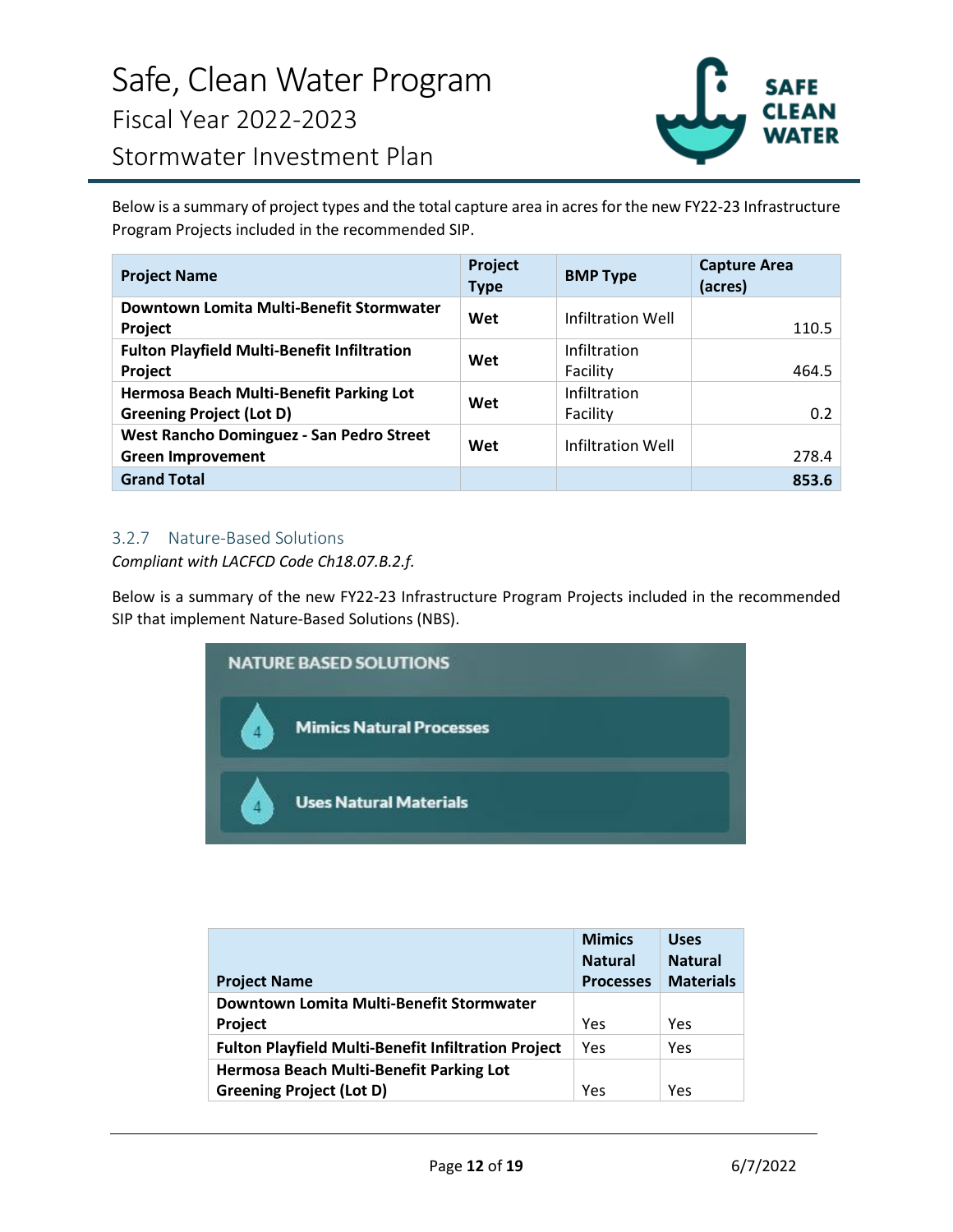

|                                          | <b>Mimics</b>    | <b>Uses</b>      |
|------------------------------------------|------------------|------------------|
|                                          | <b>Natural</b>   | <b>Natural</b>   |
| <b>Project Name</b>                      | <b>Processes</b> | <b>Materials</b> |
| West Rancho Dominguez - San Pedro Street |                  |                  |
| <b>Green Improvement</b>                 | Yes              | Yes              |

Mimics Natural Process: Implements natural processes or mimics natural processes to slow, detain, capture, and absorb/infiltrate water in a manner that protects, enhances and/or restores habitat, green space and/or usable open space.

Uses Natural Materials: Utilizes natural materials such as soils and vegetation with a preference for native vegetation.

For reference, the District developed interim guidance related to developing and programming Nature-Based Solutions in the future. Interim guidance is available on our website [\(https://safecleanwaterla.org/regional-program-2/\)](https://safecleanwaterla.org/regional-program-2/).

### 3.2.8 Leveraged Funds and Community Support

Below is a summary of leveraged funds, SCW funding allocations, and community support for the FY22- 23 Infrastructure Program Projects included in the recommended SIP.

| <b>Project Name</b>                         | <b>Status of</b><br><b>Leveraged Funds</b> | <b>Sum of Leveraged</b><br><b>Funding</b> | <b>Community</b><br><b>Support Score</b><br>(max 4 points) |
|---------------------------------------------|--------------------------------------------|-------------------------------------------|------------------------------------------------------------|
| Downtown Lomita Multi-Benefit               |                                            |                                           |                                                            |
| <b>Stormwater Project</b>                   | In Progress                                | \$449,500                                 |                                                            |
| Fulton Playfield Multi-Benefit Infiltration | Commitment                                 |                                           |                                                            |
| Project                                     | Received                                   | \$436,000                                 | 3                                                          |
| Hermosa Beach Multi-Benefit Parking Lot     | Money Received/                            |                                           |                                                            |
| Greening Project (Lot D)                    | In Progress                                | \$616,650                                 | 4                                                          |
| West Rancho Dominguez - San Pedro           | Commitment                                 |                                           |                                                            |
| Street Green Improvement                    | Received                                   | \$800,000                                 |                                                            |
| <b>Grand Total</b>                          |                                            | \$2,302,150                               | 11                                                         |

\*Note: Community Support Points are awarded when the Project demonstrates strong local, community-based support and/or has been developed as part of a partnership with local NGOs/CBOs

# 3.2.9 Long Term Planning Considerations

The WASC incorporated long term planning by considering the future construction costs of projects approved in a previous SIP and new projects that are recommended for inclusion in the current SIP. Two newly recommended projects, Downtown Lomita Multi-Benefit Stormwater and West Rancho Dominguez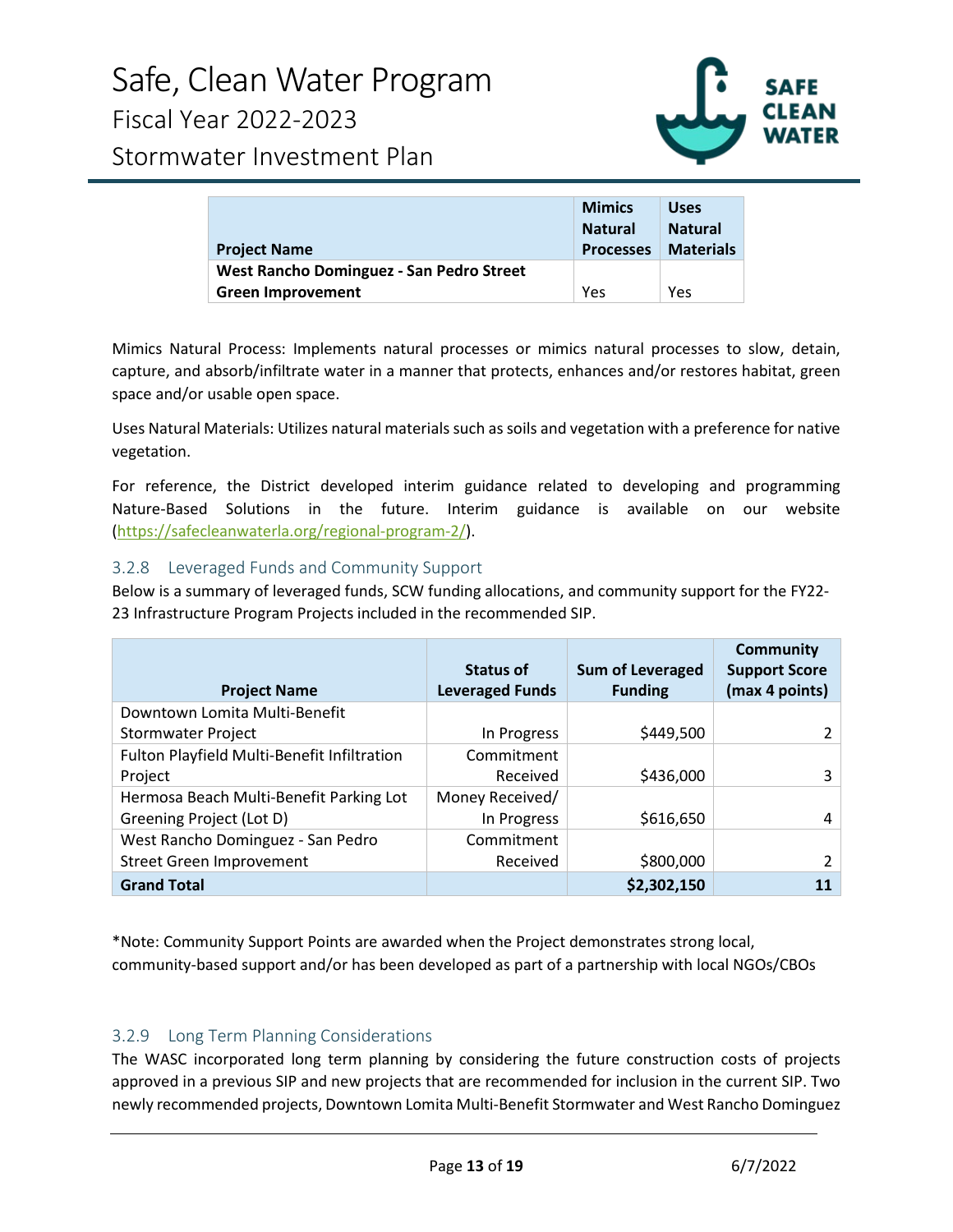# Safe, Clean Water Program Fiscal Year 2022-2023 Stormwater Investment Plan



– San Pedro Street Green Improvement, requested funding for design only for the current SIP year to provide a more refined construction schedule and cost estimate once design is completed. It is anticipated that the project proponents will apply for SCW Regional Program funds for construction once design is completed. The recommended SIP allows enough future budget to accommodate these projects' anticipated construction costs. The future anticipated construction costs were estimated and confirmed by the project applicants, however, actual future SCW funding requests for construction may differ due to updated project estimates, securing of leveraged funding and awarded grants, or local municipality contribution.

The WASC will discuss selection criteria for future projects requesting SCW funds for construction at a future WASC meeting. In addition, the annual Operations and Maintenance (O&M) projections provided in the Project applications for the new and continuing selected projects were included in the SIP tool and shown below. The recommended SIP anticipates a total annual O & M cost of \$1.4M of the anticipated \$17.7M annual regional program funds collected and will be accounted for in future SIPs.

Below is a summary of the total funding allocated per year in the recommended SIP, including estimated construction costs for both new projects and continuing projects. This represents the theoretical SIP projections based on currently anticipated additional funding requests to cover subsequent phases.

| <b>Budget</b>                                                             |        |         | <b>Projections</b> |              |         |         |                       |              |                       |
|---------------------------------------------------------------------------|--------|---------|--------------------|--------------|---------|---------|-----------------------|--------------|-----------------------|
|                                                                           |        | FY22-23 | FY23-24            | FY24-25      | FY25-26 | FY26-27 | <b>Future Funding</b> | <b>TOTAL</b> | <b>Annual O&amp;M</b> |
| A. Anticipated Annual Regional Program Funds Collected                    |        | \$17.7M | \$17.7M            | \$17.7M      | \$17.7M | \$17.7M |                       | \$88.3M      |                       |
| B. Anticipated Annual Regional Program Funds Available (A+D) <sup>3</sup> |        | \$18M   | \$18.3M            | \$21.1M      | \$20.5M | \$28.1M |                       |              |                       |
| <b>C. Total Recommendation in Current SIP</b>                             |        | \$2.1M  | \$6.7M             | <b>S8.7M</b> | \$2.7M  | \$46.5k | \$346k                | \$20.3M      | \$232k                |
| <b>Total Allocated in Previous SIP(s)</b>                                 |        | \$15.3M | \$8.1M             | \$9.6M       | \$7.3M  | \$200k  | \$0                   | \$40.6M      | \$1.2M                |
| D. Remaining Balance/Rollover Funds (B-C) <sup>8</sup>                    | \$374k | \$661k  | \$3.5M             | \$2.9M       | \$10.4M | \$27.9M |                       |              | Total: \$1.4M         |
| E. Percent Allocated (C/B) <sup>6</sup>                                   |        | 96%     | 81%                | 86%          | 49%     | 1%      |                       | 69%          |                       |

Refer to the SIP tool [\(https://portal.safecleanwaterla.org/sip-tool/\)](https://portal.safecleanwaterla.org/sip-tool/) for the "Final Recommended SIP with anticipated construction costs". As shown, other funding sources will be required to bring all projected project to completion, and the majority of the members win the WASC were confident in the Watershed Areas ability to do so. If not, the WASC understands they will need to defer certain projects to occur in later years.

# 3.3 Continuing Projects

All projects were evaluated as described above in Section 2 Summary of Meetings and Process. Below is a list of continuing Infrastructure Projects included in the SIP for this Watershed Area.

| <b>Project Applicant</b>                   | <b>SIP Year</b> | <b>SIP Funding</b><br><b>Status</b> | Phase(s)   | <b>Remaining</b><br><b>Funding</b><br><b>Request</b> |
|--------------------------------------------|-----------------|-------------------------------------|------------|------------------------------------------------------|
| <b>Los Angeles</b><br><b>County Public</b> |                 |                                     |            | \$10,000,000                                         |
|                                            | <b>Works</b>    | FY 20-21                            | Continuing | Construction                                         |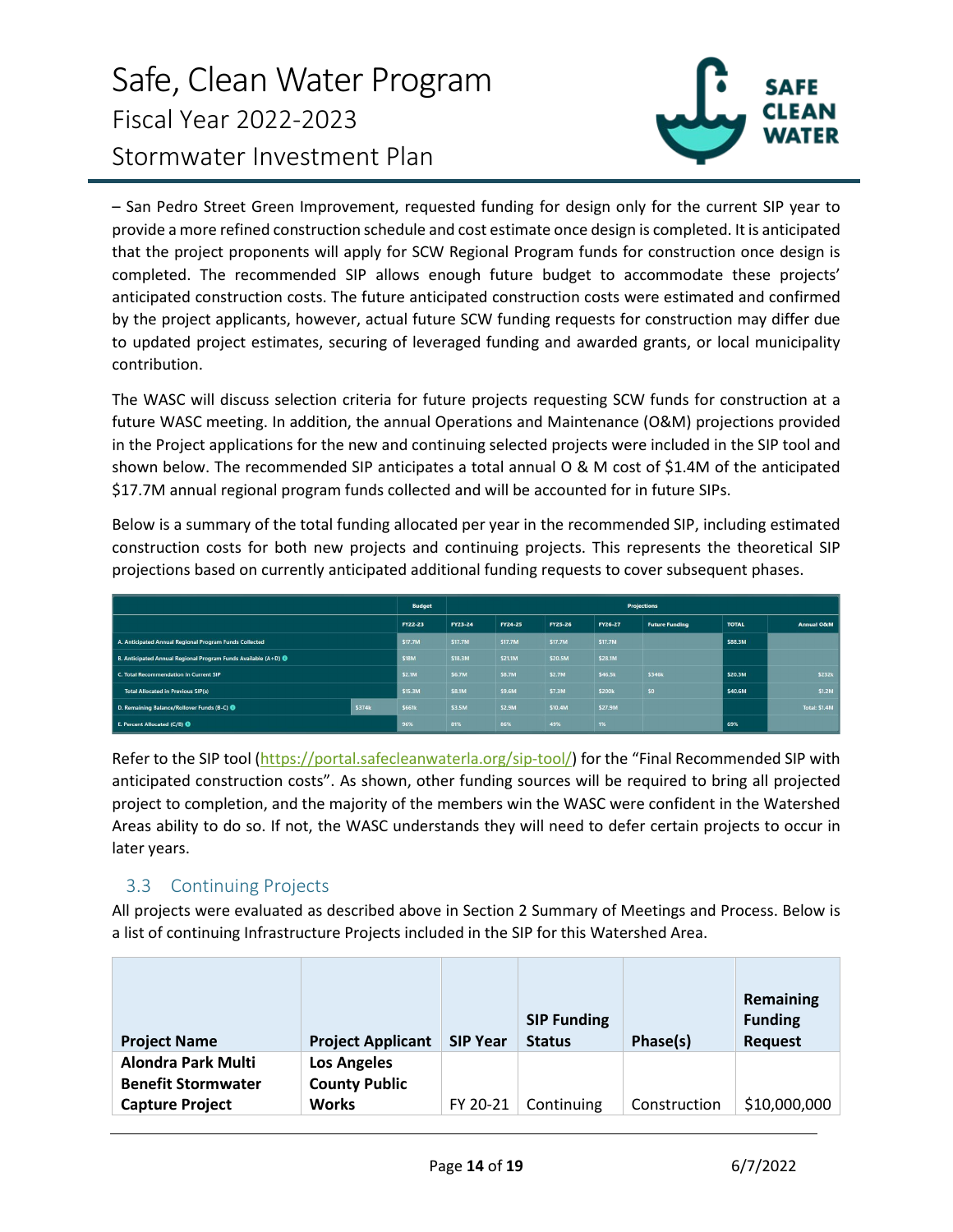# Safe, Clean Water Program Fiscal Year 2022-2023



Stormwater Investment Plan

| <b>Project Name</b>                                                                                                                           | <b>Project Applicant</b>                                                                                                     | <b>SIP Year</b>      | <b>SIP Funding</b><br><b>Status</b> | Phase(s)                                                                       | Remaining<br><b>Funding</b><br><b>Request</b> |
|-----------------------------------------------------------------------------------------------------------------------------------------------|------------------------------------------------------------------------------------------------------------------------------|----------------------|-------------------------------------|--------------------------------------------------------------------------------|-----------------------------------------------|
| <b>Carson Stormwater and</b><br><b>Runoff Capture Project</b><br>at Carriage Crest Park                                                       | <b>City of Carson</b>                                                                                                        | FY 21-22             | Continuing                          | Operations &<br>Maintenance                                                    | \$830,000                                     |
| <b>South Santa Monica</b><br><b>Bay Water Quality</b><br><b>Enhancement: 28th</b><br><b>Street Storm Drain</b><br><b>Infiltration Project</b> | City of<br><b>Manhattan</b><br><b>Beach</b>                                                                                  | FY 21-22             | Continuing                          | Design,<br>Construction,<br>Operations &<br>Maintenance                        | \$16,122,930                                  |
| <b>Stormwater Basin</b><br><b>Expansion Project</b><br><b>Torrance Airport Storm</b><br><b>Water Basin Project,</b>                           | <b>City of Torrance</b>                                                                                                      | FY 21-22             | Funded                              | Construction                                                                   | \$0                                           |
| Phase 2<br>Wilmington<br><b>Neighborhood Greening</b><br>Project                                                                              | <b>City of Torrance</b><br><b>City of Los</b><br>Angeles,<br><b>Bureau of</b><br><b>Sanitation and</b><br><b>Environment</b> | FY 20-21<br>FY 21-22 | Funded<br>Continuing                | Design<br>Planning,<br>Design,<br>Construction,<br>Operations &<br>Maintenance | \$0<br>\$11,520,273                           |
| <b>Wilmington Q Street</b><br><b>Local Urban Area Flow</b><br><b>Management Project</b>                                                       | <b>City of Los</b><br>Angeles, Bureau<br>of Sanitation and<br>Environment                                                    | FY 20-21             | Funded                              | Construction                                                                   | \$0                                           |

Refer to Attachment A or the SIP tool [\(https://portal.safecleanwaterla.org/sip-tool/\)](https://portal.safecleanwaterla.org/sip-tool/) for the Final Recommended SIP with additional project details and refer to Attachment B for a Summary to Date.

Project Developers for continuing and completed Projects are required to submit quarterly progress and expenditure reports which are publicly available on the SCW Portal [\(https://portal.safecleanwaterla.org/scw-reporting/map\)](https://portal.safecleanwaterla.org/scw-reporting/map) by selecting the Project of interest.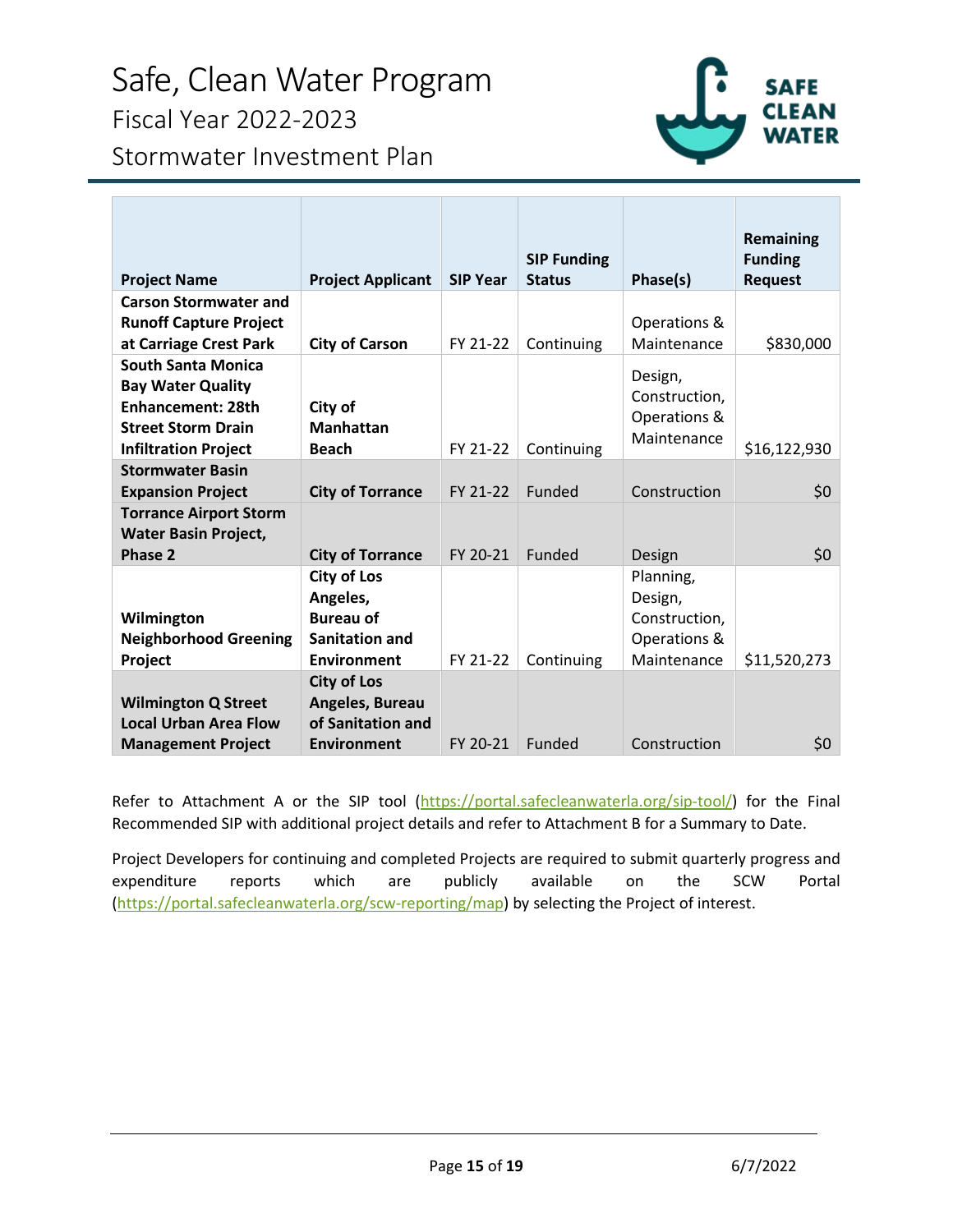

# 3.4 Projected Watershed Area Benefits To-Date

Below is a summary of the estimated aggregate benefits for Infrastructure Program Projects included in the approved FY 20-21 SIP, FY 21-22 SIP, and recommended FY 22-23 SIP.

| <b>Area Managed by Projects (acres)</b>             | 10.397 |
|-----------------------------------------------------|--------|
| <b>Project Storage Capacity (acre-feet)</b>         | 135    |
| Annual Average Stormwater Capture (acre-feet)       | 1.811  |
| Dry Weather Inflow to Projects (cubic feet per sec) |        |



# <span id="page-15-0"></span>4 Technical Resources Program

Per LACFCD Code Ch18.07.D, the purpose of the Technical Resources Program (TRP) is to provide Technical Assistance Teams to assist with the development of Feasibility Studies and to provide Watershed Coordinators.

# 4.1 Submitted and Recommended Project Concepts

Two Project concepts, listed below, were submitted to the FY 22-23 Technical Resources Program for this Watershed Area for consideration of funding, and they are both included in the recommended FY 22-23 SIP. Additionally, funding for one Watershed Coordinator for up to \$200,000 for FY 22-23 is included in the recommended SIP and placeholders for the same annual amount is included for future years.

| <b>Project Name</b>                                               | <b>Project Applicant</b> | <b>SIP Programming</b><br><b>Status</b> | <b>Total Funding</b><br><b>Allocated</b> |
|-------------------------------------------------------------------|--------------------------|-----------------------------------------|------------------------------------------|
| <b>City of Lawndale Southern</b><br><b>Revitalization Project</b> | <b>City of Lawndale</b>  | Included in SIP                         | \$300,000                                |
| Darby Park<br><b>Multi-Benefit Project</b>                        | City of Inglewood        | Included in SIP                         | \$300,000                                |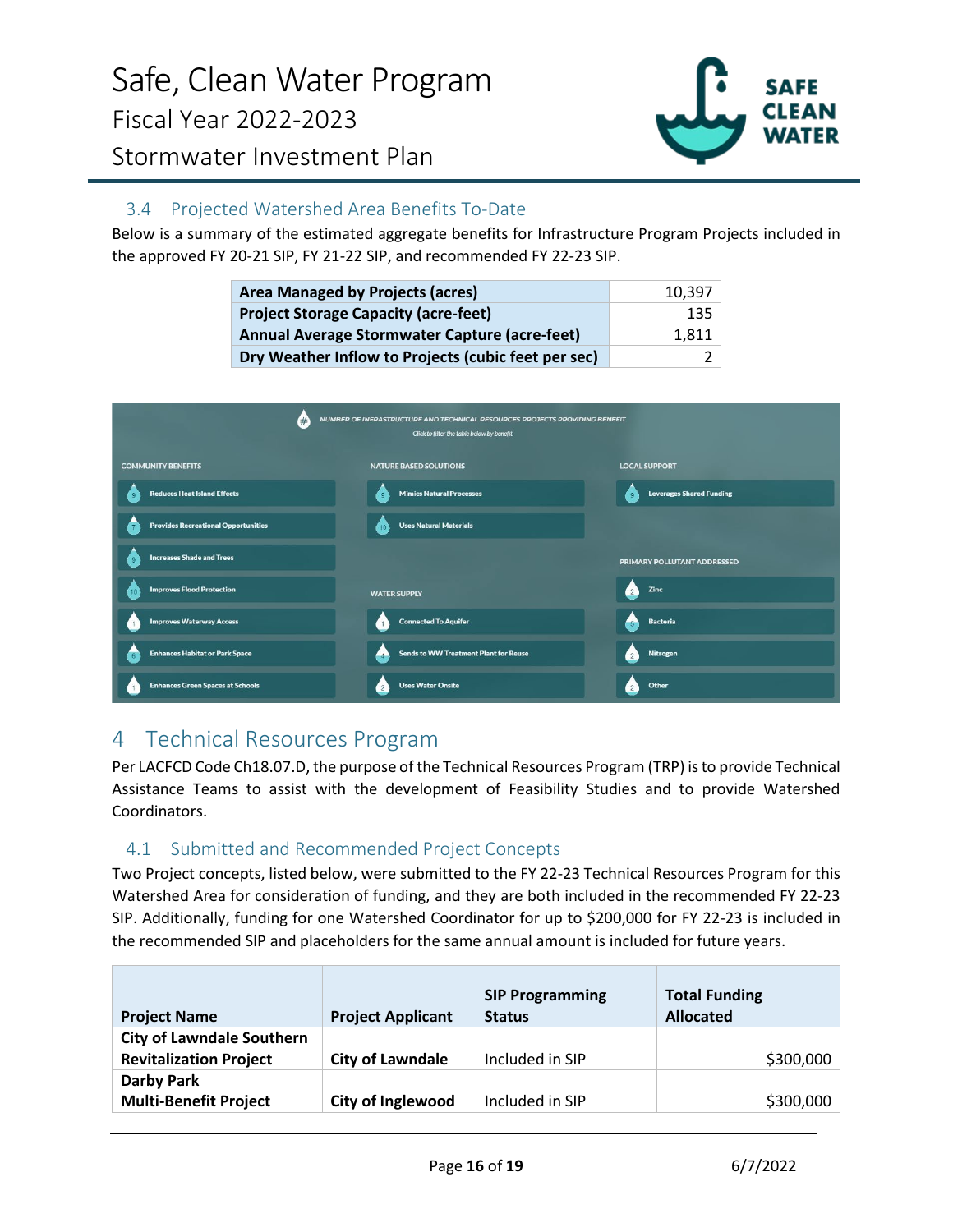

Refer to Attachment A or the SIP tool [\(https://portal.safecleanwaterla.org/sip-tool/\)](https://portal.safecleanwaterla.org/sip-tool/) for the Final Recommended SIP with additional project details.

# 4.2 Continuing Project Concepts

Below is a list of all the ongoing TRP Project concepts that were approved in previous fiscal year's SIPs. The FY 20-21 TRPs Feasibility Studies are considerably developed and have expended more than half of their original budgets. The Prioritization of Parkway BMPs for Dominguez Channel / Harbor Toxics TMDL project team held their first project meeting in April 2022 and the consultant assigned to develop the Palos Verdes Peninsula Multi-Benefit Flow Diversion TRP is currently redrafting their scope of work and cost estimate.

|                                  | Project                 | <b>Call for</b><br><b>Projects</b> | <b>SIP Funding</b> | <b>Remaining</b><br><b>Funding</b> |
|----------------------------------|-------------------------|------------------------------------|--------------------|------------------------------------|
| <b>Project Name</b>              | <b>Applicant</b>        | Year                               | <b>Status</b>      | <b>Request</b>                     |
|                                  | <b>City of Rancho</b>   |                                    |                    |                                    |
| <b>Eastview Park</b>             | <b>Palos Verdes</b>     | FY20-21                            | Continuing         | \$105,792                          |
| <b>Harbor City Park Multi-</b>   |                         |                                    |                    |                                    |
| <b>Benefit Stormwater</b>        | <b>Los Angeles</b>      |                                    |                    |                                    |
| <b>Capture Project</b>           | County                  | FY20-21                            | Continuing         | \$98,421                           |
| Palos Verdes Peninsula           |                         |                                    |                    |                                    |
| <b>Multi-Benefit Flow</b>        | <b>City of Rolling</b>  |                                    |                    |                                    |
| <b>Diversion Project</b>         | <b>Hills Estates</b>    | FY21-22                            | Continuing         | \$300,000                          |
| <b>Prioritization of Parkway</b> |                         |                                    |                    |                                    |
| <b>BMPs for Dominguez</b>        |                         |                                    |                    |                                    |
| <b>Channel/ Harbors Toxics</b>   |                         |                                    |                    |                                    |
| TMDL                             | <b>City of Torrance</b> | FY21-22                            | Continuing         | \$300,000                          |

# 4.3 Discussion

The WASC received presentations by the project applicants for the City of Lawndale Southern Revitalization Project and Darby Park Multi-Benefit Project at the October 20<sup>th</sup>, 2021 WASC Meeting. A WASC member commented that the Darby Park applicant should utilize infiltration data from an existing geotechnical investigation to supplement the Feasibility Study instead of using funds to conduct a similar geotechnical investigation. A WASC member commented that the Southern Revitalization Project could possibly have negative impacts to the nearby residents during construction and that those impacts should be mentioned in the Feasibility Study. The WASC decided to fund both of the submitted TRP Project concepts based on the results from the Preliminary Ranking Worksheet.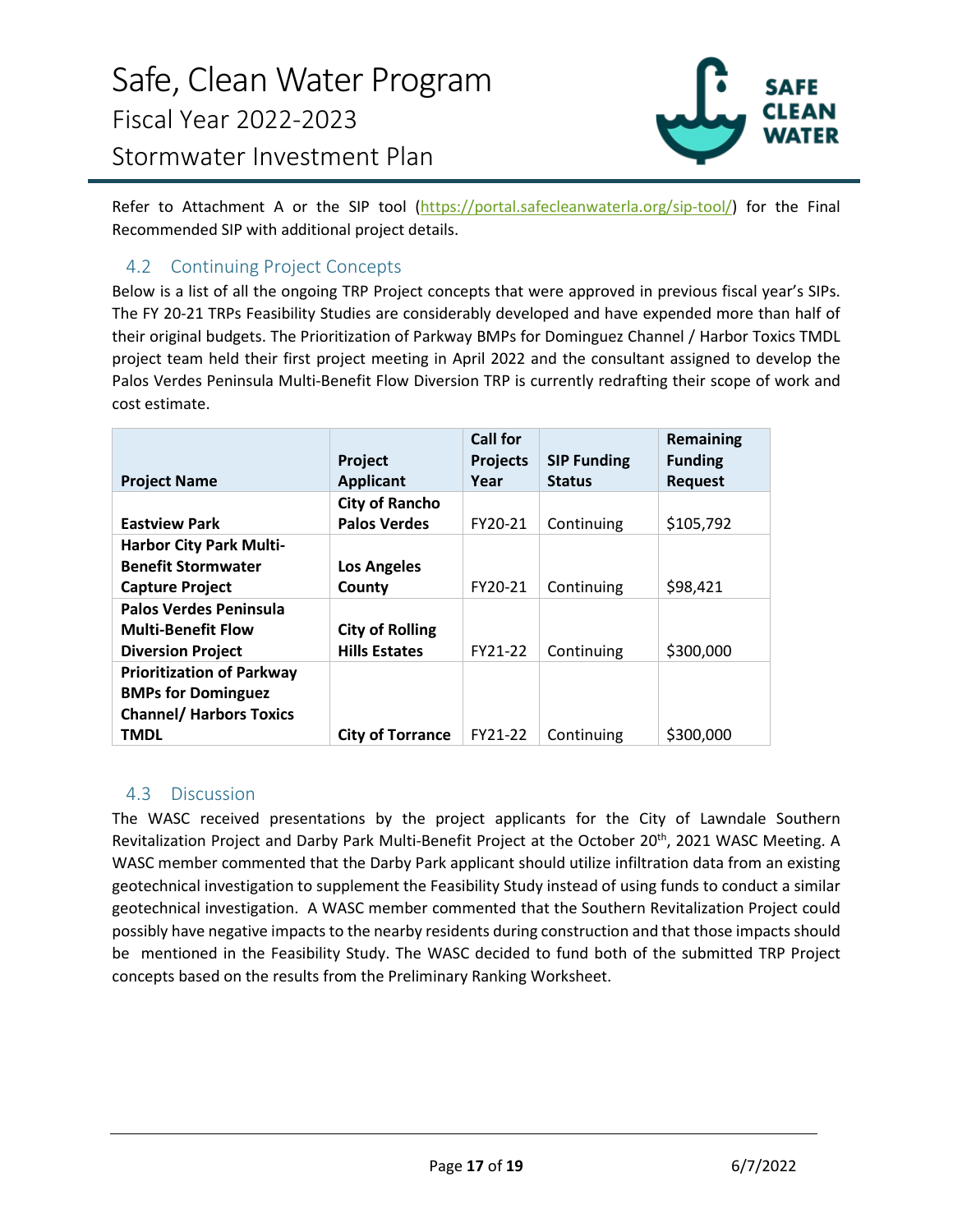

# <span id="page-17-0"></span>5 Scientific Studies Program

Per LACFCD Code Ch18.07.E, the purpose of the Scientific Studies Program is to provide funding for scientific and technical activities.

# 5.1 Submitted and Recommended Studies

Below is a list of all Projects submitted to the Scientific Studies Program for this Watershed Area. Studies shown in white have been included in the recommended SIP.

|                                       |                              | <b>SIP Programming</b> | <b>Total Funding</b><br><b>Allocated in this</b> |
|---------------------------------------|------------------------------|------------------------|--------------------------------------------------|
| <b>Project Name</b>                   | <b>Project Applicant</b>     | <b>Status</b>          | <b>WASC</b>                                      |
| <b>Community Garden</b>               |                              |                        |                                                  |
| <b>Stormwater Capture</b>             | <b>Los Angeles Community</b> |                        |                                                  |
| Investigation                         | <b>Garden Council</b>        | Not Included           |                                                  |
| <b>Microplastics in LA County</b>     | Dr. Andrew Gray, University  |                        |                                                  |
| Stormwater                            | of California Riverside      | Included in SIP        | \$247,752                                        |
| <b>Rebuilding Soils for Effective</b> |                              |                        |                                                  |
| <b>Nature-based Solutions</b>         | <b>TreePeople</b>            | Not Included           |                                                  |
| <b>Regenerate LA: Nature-</b>         |                              |                        |                                                  |
| <b>Based Solutions for</b>            |                              |                        |                                                  |
| <b>Community Parks</b>                | <b>Kiss the Ground</b>       | Not Included           |                                                  |

Refer to Attachment A or the SIP tool [\(https://portal.safecleanwaterla.org/sip-tool/\)](https://portal.safecleanwaterla.org/sip-tool/) for the Final Recommended SIP with additional project details.

# 5.2 Continuing Studies

Below is a list of all the Scientific Studies that were included in previous SIPs.

| <b>Project Name</b>                                          | <b>Project Applicant</b>                                      | <b>SIP Year</b> | <b>SIP Funding</b><br><b>Status</b> | <b>Remaining Funding</b><br><b>Requested</b> |
|--------------------------------------------------------------|---------------------------------------------------------------|-----------------|-------------------------------------|----------------------------------------------|
| <b>Recalculation of Wet</b><br><b>Weather Zinc Criterion</b> | <b>City of Los Angeles</b><br><b>Sanitation</b>               | FY20-21         | Continuing                          | \$57,886                                     |
| <b>Regional Pathogen</b><br><b>Reduction Study</b>           | <b>Gateway Water</b><br><b>Management</b><br><b>Authority</b> | FY21-22         | Continuing                          | \$1,109,562                                  |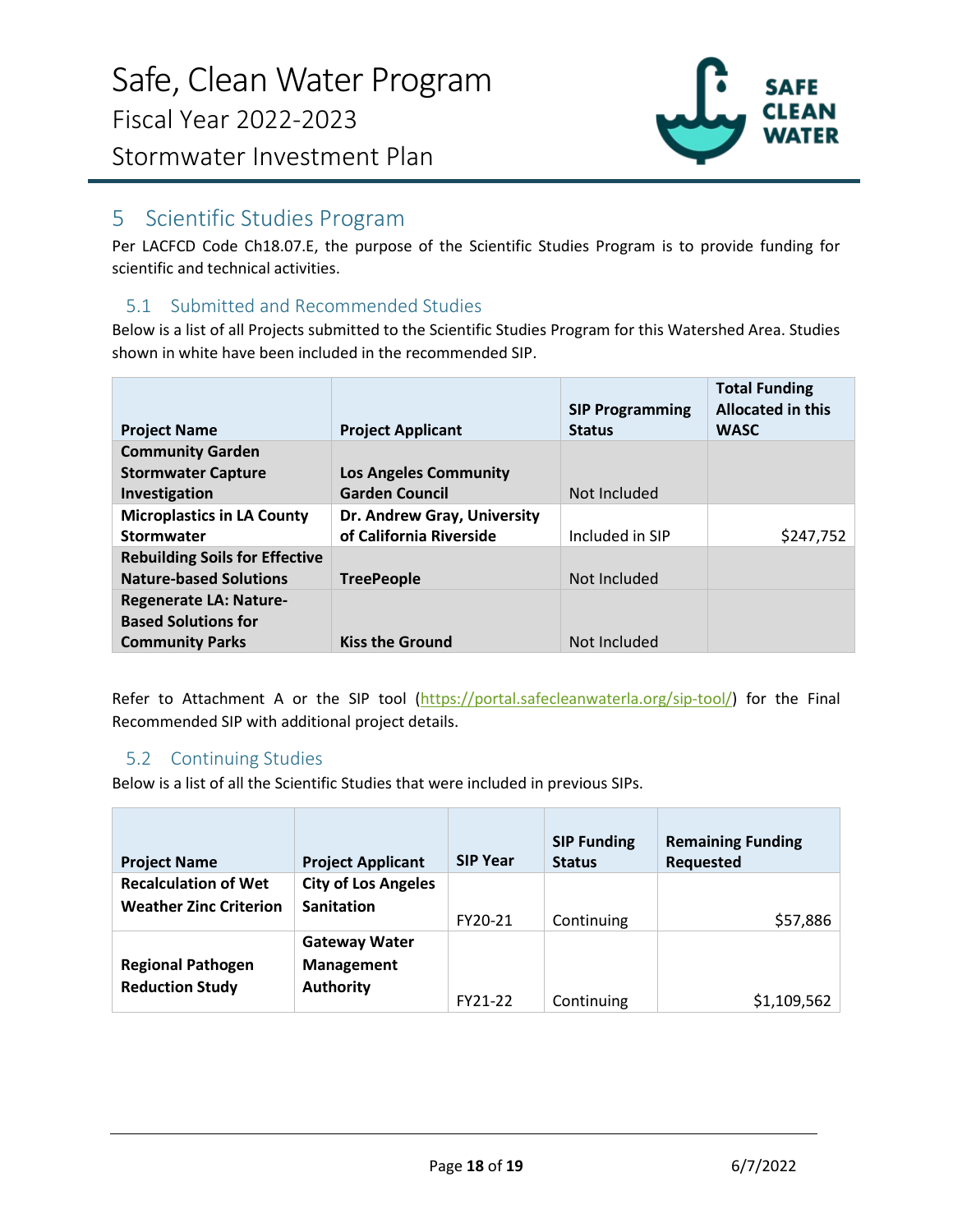# Safe, Clean Water Program Fiscal Year 2022-2023 Stormwater Investment Plan



### 5.3 Discussion

The WASC received presentations on the Microplastics in LA County Stormwater and Regenerate LA Scientific Studies at the October 20, 2021 WASC meeting. Regenerate LA was presented as a TRP at this meeting, however, the WASC Committee, Watershed Coordinator, and District decided this project did not fit the TRP criteria. Therefore, the Regenerate LA application was re-submitted as a Scientific Study (SS) and presented at the February 16, 2022 WASC meeting with the revised title: Regenerate LA: Nature-Based Solutions for Community Parks. The WASC voted to accept the new SS, under its new title, in place of the previously submitted TRP Project concept for consideration of funding. The WASC received presentations for the Community Garden Stormwater Investigation and Rebuilding Soils for Effective Nature-based Solutions at the November 17, 2021 WASC meeting. The District hired Southern California Coastal Water Research Project (SCCWRP) to provide independent, rapid, and unbiased evaluation (summary) of the technical adequacy of each scientific study proposal, which were shared with the project applicants and WASC members. Once the SCCWRP summaries were completed, the applicants were invited to the following WASC meeting to provide clarification and respond to the content of the SCCWRP summaries. The WASC decided to fund only one of the submitted SSs, the Microplastics in LA County Stormwater SS, based on the SCCWRP summary and Preliminary Ranking Worksheet.

# <span id="page-18-0"></span>6 Next Steps

The WASC requests that the Regional Oversight Committee (ROC) advance the recommended SIP to the Board of Supervisors for approval.

Next WASC meeting will be on July 20, 2022, from 1:00 pm to 3:00 pm. At this meeting, the WASC members will consider the ROC's feedback on the recommended SIP.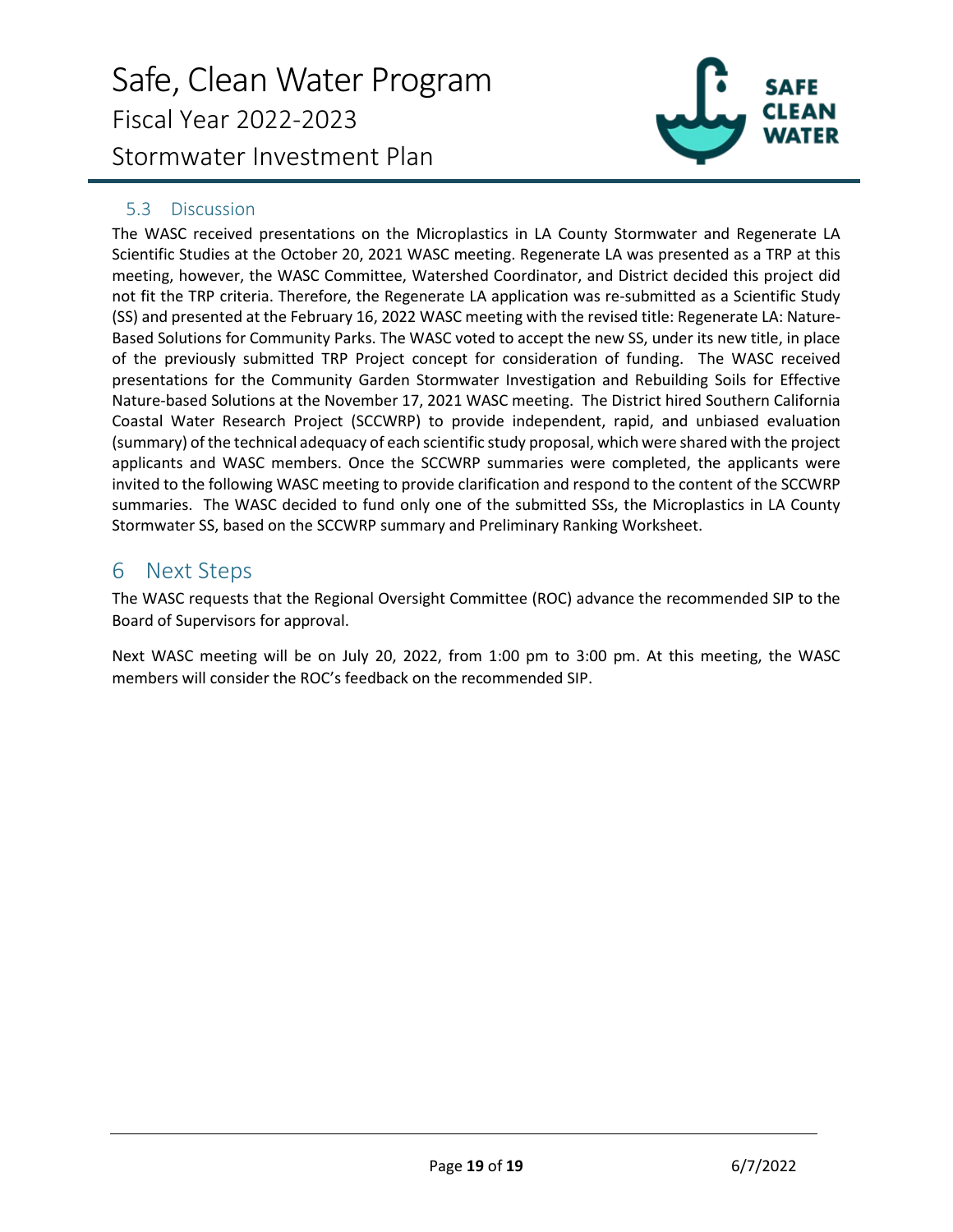# Attachment A Final Recommended SIP – South Santa Monica Bay



|                                                                                 |        |                | Projections    |                |                |         |                       |              |                       |  |  |
|---------------------------------------------------------------------------------|--------|----------------|----------------|----------------|----------------|---------|-----------------------|--------------|-----------------------|--|--|
|                                                                                 |        | <b>FY22-23</b> | <b>FY23-24</b> | <b>FY24-25</b> | <b>FY25-26</b> | FY26-27 | <b>Future Funding</b> | <b>TOTAL</b> | <b>Annual O&amp;M</b> |  |  |
| A. Anticipated Annual Regional Program Funds Collected                          |        | \$17.7M        | \$17.7M        | \$17.7M        | \$17.7M        | \$17.7M |                       | \$88.3M      |                       |  |  |
| <b>B.</b> Anticipated Annual Regional Program Funds Available $(A+D)$ $\bullet$ |        | <b>S18M</b>    | \$18.3M        | \$25.3M        | \$31.6M        | \$41.9M |                       |              |                       |  |  |
| C. Total Recommendation in Current SIP                                          |        | \$2.1M         | \$2.5M         | \$1.8M         | \$50.5k        | \$46.5k | \$346k                | \$6.5M       | \$232k                |  |  |
| <b>Total Allocated in Previous SIP(s)</b>                                       |        | \$15.3M        | \$8.1M         | \$9.6M         | \$7.3M         | \$200k  | \$0                   | \$40.6M      | \$1.2M                |  |  |
| D. Remaining Balance/Rollover Funds (B-C) @                                     | \$374k | \$661k         | \$7.7M         | \$14M          | \$24.2M        | \$41.7M |                       |              | Total: \$1.4M         |  |  |
| E. Percent Allocated $(C/B)$ $\bigcirc$                                         |        | 96%            | 58%            | 45%            | 23%            | 1%      |                       | 53%          |                       |  |  |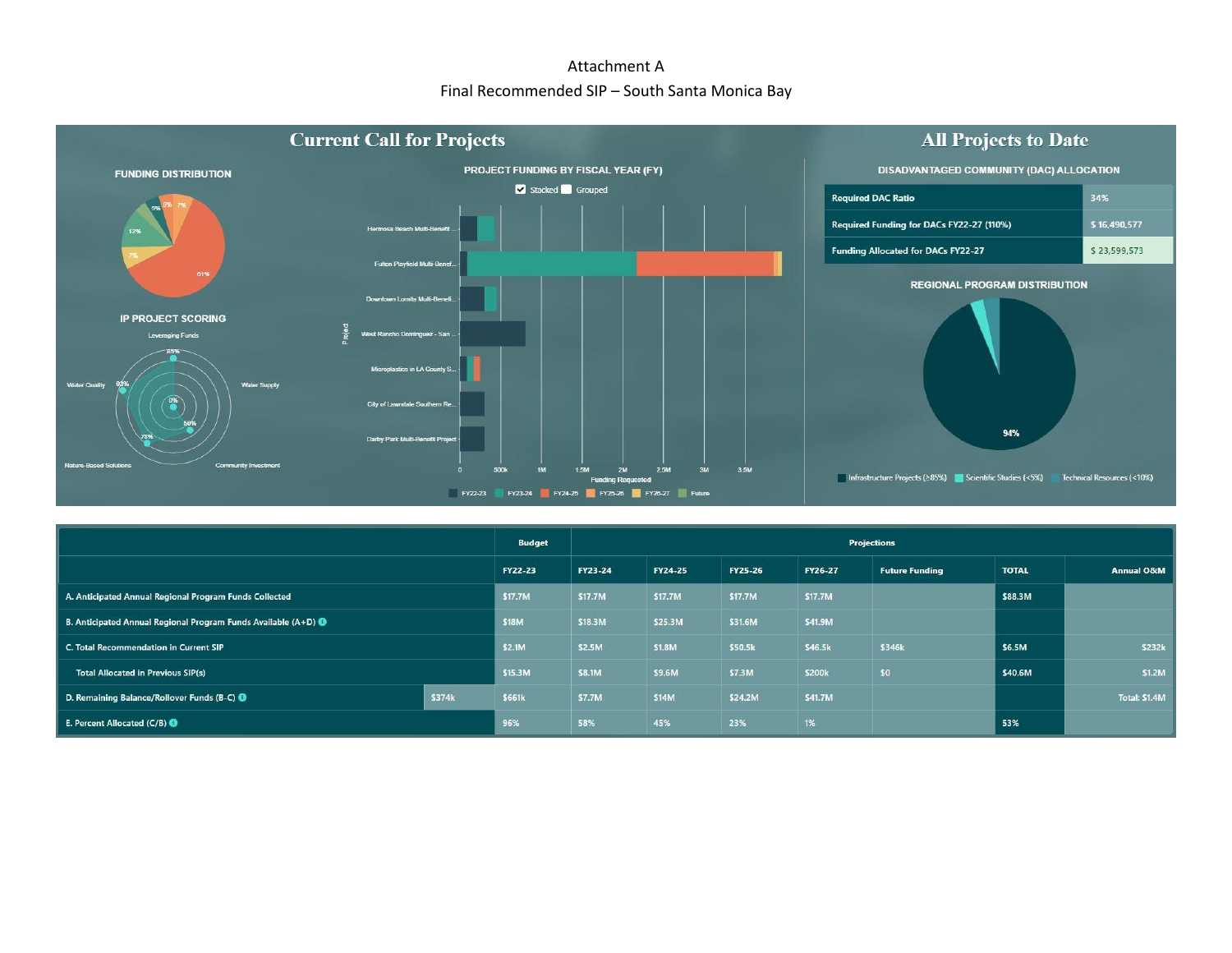#### Attachment A Final Recommended SIP

| <b>Watershed Area</b> | South Santa Monica Bay |
|-----------------------|------------------------|
| Included in SIP?      | Yes                    |

|                                                                      |                                                     |            | <b>FY 23-24</b>                                    |                | <b>FY 24-25</b>   | <b>FY 25-26</b>   | <b>FY 26-27</b> | <b>Anticipated SCW</b>  |
|----------------------------------------------------------------------|-----------------------------------------------------|------------|----------------------------------------------------|----------------|-------------------|-------------------|-----------------|-------------------------|
| <b>Row Labels</b>                                                    | <b>Project Lead</b>                                 | <b>DAC</b> | <b>FY 22-23 Budget Projection</b>                  |                | <b>Projection</b> | <b>Projection</b> | Projection      | <b>Funding FY 22-27</b> |
| FY20-21                                                              |                                                     |            | \$10,220,261.00                                    | \$200,000.00   | \$200,000.00      | \$200,000,00      | \$0.00          | \$10,820,261.00         |
| <b>Infrastructure Project</b>                                        |                                                     |            | \$10,000,000.00                                    | \$0.00         | \$0.00            | \$0.00            | \$0.00          | \$10,000,000.00         |
| Alondra Park Multi Benefit Stormwater Capture Project                | <b>Los Angeles County</b>                           | Yes        | \$10,000,000.00                                    | \$0.00         | \$0.00            | \$0.00            | \$0.00          | \$10,000,000.00         |
| Torrance Airport Storm Water Basin Project, Phase 2                  | <b>City of Torrance</b>                             | Yes        | \$0.00                                             | \$0.00         | \$0.00            | \$0.00            | \$0.00          | \$0.00                  |
| Wilmington Q Street Local Urban Area Flow Management Project         | City of Los Angeles, Bureau of Sanitation           | Yes        | \$0.00                                             | \$0.00         | \$0.00            | \$0.00            | \$0.00          | \$0.00                  |
| <b>Scientific Study</b>                                              |                                                     |            | \$20,261.00                                        | \$0.00         | \$0.00            | \$0.00            | \$0.00          | \$20,261.00             |
| <b>Recalculation of Wet Weather Zinc Criterion</b>                   | <b>City of Los Angeles Sanitation</b>               | No         | \$20,261.00                                        | \$0.00         | \$0.00            | \$0.00            | \$0.00          | \$20,261.00             |
| <b>Technical Resource</b>                                            |                                                     |            | \$200,000.00                                       | \$200,000.00   | \$200,000.00      | \$200,000.00      | \$0.00          | \$800,000.00            |
| <b>Eastview Park</b>                                                 | <b>City of Rancho Palos Verdes</b>                  | No         | \$0.00                                             | \$0.00         | \$0.00            | \$0.00            | \$0.00          | \$0.00                  |
| Harbor City Park Multi-Benefit Stormwater Capture Project            | <b>Los Angeles County</b>                           | Yes        | \$0.00                                             | \$0.00         | \$0.00            | \$0.00            | \$0.00          | \$0.00                  |
| South Santa Monica Bay Watershed Coordinator                         | Los Angeles County Flood Control District           | No         | \$200,000.00                                       | \$200,000.00   | \$200,000.00      | \$200,000.00      | \$0.00          | \$800,000.00            |
| FY21-22                                                              |                                                     |            | \$5,061,869.98                                     | \$7,933,801.36 | \$9,412,027.45    | \$7,127,910.64    | \$0.00          | \$29,535,609.43         |
| <b>Infrastructure Project</b>                                        |                                                     |            | \$4,717,905.50                                     | \$7,600,932.50 | \$9,081,932.50    | \$7,072,432.50    | \$0.00          | \$28,473,203.00         |
| Carson Stormwater and Runoff Capture Project at Carriage Crest Park  | <b>City of Carson</b>                               | Yes        | \$207,500.00                                       | \$207,500.00   | \$207,500.00      | \$207,500.00      | \$0.00          | \$830,000.00            |
| South Santa Monica Bay Water Quality Enhancement: 28th Street Storm  | City of Manhattan Beach (Mamerto Estepa Jr., Prem   |            |                                                    |                |                   |                   |                 |                         |
| <b>Drain Infiltration Project</b>                                    | Kumar, and Shawn Igoe)                              | No         | \$4,005,732.50                                     | \$4,005,732.50 | \$4,055,732.50    | \$4,055,732.50    | \$0.00          | \$16,122,930.00         |
| <b>Stormwater Basin Expansion Project</b>                            | <b>City of Torrance</b>                             | <b>No</b>  | \$0.00                                             | \$0.00         | \$0.00            | \$0.00            | \$0.00          | \$0.00                  |
|                                                                      | City of Los Angeles, Bureau of Sanitation and       |            |                                                    |                |                   |                   |                 |                         |
| Wilmington Neighborhood Greening Project                             | <b>Environment</b>                                  | Yes        | \$504,673.00                                       | \$3,387,700.00 | \$4,818,700.00    | \$2,809,200.00    | \$0.00          | \$11,520,273.00         |
| <b>Scientific Study</b>                                              |                                                     |            | \$343,964.48                                       | \$332,868.86   | \$330,094.95      | \$55,478.14       | \$0.00          | \$1,062,406.43          |
| <b>Regional Pathogen Reduction Study</b>                             | <b>Gateway Water Management Authority</b>           | <b>No</b>  | \$343,964.48                                       | \$332,868.86   | \$330,094.95      | \$55,478.14       | \$0.00          | \$1,062,406.43          |
| <b>Technical Resource</b>                                            |                                                     |            | \$0.00                                             | \$0.00         | \$0.00            | \$0.00            | \$0.00          | \$0.00                  |
| Palos Verdes Peninsula Multi-Benefit Flow Diversion Project          | <b>City of Rolling Hills Estates</b>                | Yes        | \$0.00                                             | \$0.00         | \$0.00            | \$0.00            | \$0.00          | \$0.00                  |
| Prioritization of Parkway BMPs for Dominguez Channel/ Harbors Toxics |                                                     |            |                                                    |                |                   |                   |                 |                         |
| <b>TMDL</b>                                                          | <b>City of Torrance</b>                             | No         | \$0.00                                             | \$0.00         | \$0.00            | \$0.00            | \$0.00          | \$0.00                  |
| FY22-23                                                              |                                                     |            | \$2,090,133.75                                     | \$2,520,717.50 | \$1,759,150.25    | \$50,500.00       | \$46,500.00     | \$6,467,001.50          |
| <b>Infrastructure Project</b>                                        |                                                     |            | \$1,404,975.00                                     | \$2,434,275.00 | \$1,683,000.00    | \$50,500.00       | \$46,500.00     | \$5,619,250.00          |
| Downtown Lomita Multi-Benefit Stormwater Project                     | <b>City of Lomita</b>                               | Yes        | \$300,000.00                                       | \$149,300.00   | \$0.00            | \$0.00            | \$0.00          | \$449,300.00            |
| <b>Fulton Playfield Multi-Benefit Infiltration Project</b>           | <b>City of Redondo Beach</b>                        | No         | \$93,000.00                                        | \$2,073,000.00 | \$1,683,000.00    | \$50,500.00       | \$46,500.00     | \$3,946,000.00          |
| Hermosa Beach Multi-Benefit Parking Lot Greening Project (Lot D)     | <b>Hermosa Beach</b>                                | No         | \$211,975.00                                       | \$211,975.00   | \$0.00            | \$0.00            | \$0.00          | \$423,950.00            |
| West Rancho Dominguez - San Pedro Street Green Improvement           | <b>Los Angeles County Public Works</b>              | Yes        | \$800,000.00                                       | \$0.00         | \$0.00            | \$0.00            | \$0.00          | \$800,000.00            |
| <b>Scientific Study</b>                                              |                                                     |            | \$85,158.75                                        | \$86,442.50    | \$76,150.25       | \$0.00            | \$0.00          | \$247,751.50            |
| <b>Microplastics in LA County Stormwater</b>                         | Dr. Andrew Gray, University of California Riverside | No         | \$85,158.75                                        | \$86,442.50    | \$76,150.25       | \$0.00            | \$0.00          | \$247,751.50            |
| <b>Technical Resource</b>                                            |                                                     |            | \$600,000.00                                       | \$0.00         | \$0.00            | \$0.00            | \$0.00          | \$600,000.00            |
| City of Lawndale Southern Revitalization Project                     | <b>City of Lawndale</b>                             | Yes        | \$300,000.00                                       | \$0.00         | \$0.00            | \$0.00            | \$0.00          | \$300,000.00            |
| Darby Park Multi-Benefit Project                                     | <b>City of Inglewood</b>                            | Yes        | \$300,000.00                                       | \$0.00         | \$0.00            | \$0.00            | \$0.00          | \$300,000.00            |
| <b>Grand Total</b>                                                   |                                                     |            | $$17,372,264.73$ $$10,654,518.86$ $$11,371,177.70$ |                |                   | \$7,378,410.64    | \$46,500,00     | \$46,822,871.93         |